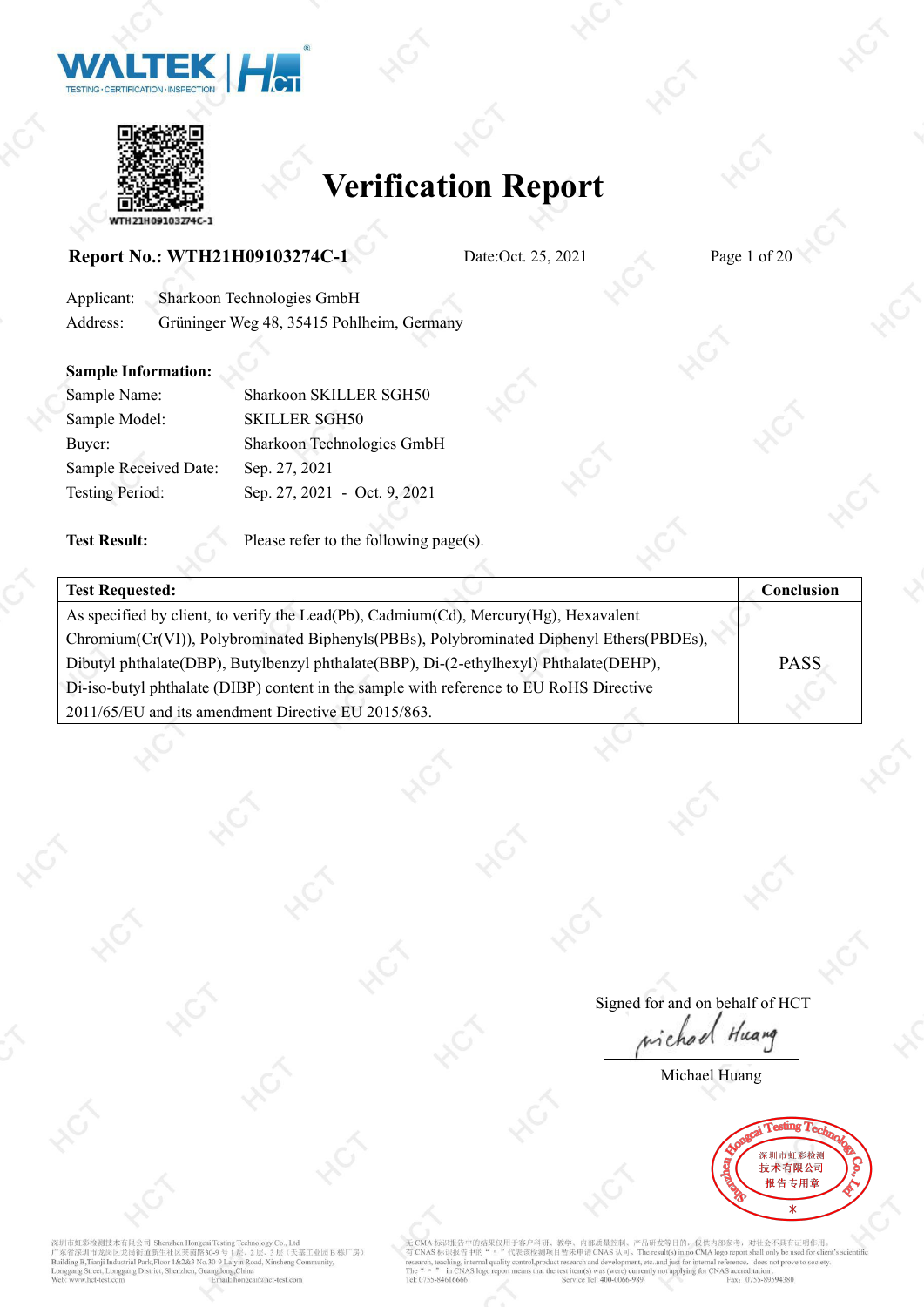

### **Report No.: WTH21H09103274C-1** Date:Oct. 25, 2021 Page 2 of 20

#### **Test Result(s):**

| No.            | <b>Sample Description</b>         | <b>Test Item(s)</b>        | <b>ED-XRF</b><br><b>Test Result(s)</b><br>(1) | <b>Chemical</b><br><b>Test</b><br>Result(s)<br>(2) | <b>Received</b><br>Sample(s)<br><b>Date</b> | <b>Note</b> |
|----------------|-----------------------------------|----------------------------|-----------------------------------------------|----------------------------------------------------|---------------------------------------------|-------------|
|                |                                   | Pb                         | IN                                            | N.D.                                               |                                             |             |
|                |                                   | Cd                         | BL                                            | ---                                                |                                             |             |
|                | Silver metal with black           | Hg                         | BL                                            | $---$                                              | 2021-9-27                                   |             |
| 1              | coating (Headphones,<br>headband) | Cr(VI)                     | ${\rm IN}$                                    | N.D.                                               |                                             |             |
|                |                                   | <b>PBBs</b>                | $---$                                         | $---$                                              |                                             |             |
|                |                                   | <b>PBDEs</b>               | $---$                                         | ---                                                |                                             |             |
|                |                                   | Pb                         | BL                                            | ---                                                |                                             |             |
|                |                                   | Cd                         | BL                                            | ---                                                |                                             |             |
|                | Black plastic block with          | Hg                         | BL                                            | $---$                                              |                                             |             |
| $\overline{2}$ | transparent elastic paint,        | Cr(VI)                     | ${\rm BL}$                                    | ---                                                | 2021-9-27                                   |             |
|                | silver coating (Headphones)       | PBBs                       | $\rm BL$                                      | ---                                                |                                             |             |
|                |                                   | <b>PBDEs</b>               | <b>BL</b>                                     | ---                                                |                                             |             |
|                |                                   | Pb                         | BL                                            | man.                                               |                                             |             |
|                |                                   | Cd                         | BL                                            | ---                                                |                                             |             |
|                | Black plastic sheet               | Hg                         | BL                                            | ---                                                | 2021-9-27                                   |             |
| 3              | (Headphones, headband)            | Cr(VI)                     | BL                                            | $---$                                              |                                             |             |
|                |                                   | <b>PBBs</b>                | BL                                            | $---$                                              |                                             |             |
|                |                                   | <b>PBDEs</b>               | BL                                            | ---                                                |                                             |             |
|                |                                   | Pb                         | <b>BL</b>                                     | $---$                                              |                                             |             |
|                |                                   | Cd                         | BL                                            | $---$                                              |                                             |             |
|                | Black foam with adhesive          | Hg                         | $\rm BL$                                      | ---                                                | 2021-9-27                                   |             |
| 4              | (Headphones, headband)            | Cr(VI)                     | BL                                            | $---$                                              |                                             |             |
|                |                                   | <b>PBBs</b>                | BL                                            | ---                                                |                                             |             |
|                |                                   | <b>PBDEs</b>               | ${\rm BL}$                                    | ---                                                |                                             |             |
|                |                                   | Pb                         | $\rm BL$                                      | ---                                                |                                             |             |
|                |                                   | $\ensuremath{\mathrm{Cd}}$ | $\rm BL$                                      | ---                                                |                                             |             |
|                | Black plastic fixing frame        | Hg                         | $\rm BL$                                      | ---                                                | 2021-9-27                                   |             |
| $\mathfrak{S}$ | (Headphones, headband)            | Cr(VI)                     | $\rm BL$                                      | ---                                                |                                             |             |
|                |                                   | <b>PBBs</b>                | $\rm BL$                                      | ---                                                |                                             | sting 7     |
|                |                                   | <b>PBDEs</b>               | $\rm BL$                                      | ---                                                |                                             | 市虹彩检测       |
| 6              | Black elastic band                | Pb                         | ${\rm BL}$                                    | $\overline{\phantom{a}}$                           | 202                                         |             |

深圳市虹彩检测技术有限公司 Shenzhen Hongcai Testing Technology Co., Ltd<br>广东省深圳市龙岗区龙岗街道新生社区莱茵路30-9 号 1层、2 层、3 层 (天基工业园 B 栋厂房)<br>Building B.Tranji Industrial Park,Floor 1&2&3 No.30-9 Laiyin Road, Xinsheng Community,<br>Longgang Street, Longga

无 CMA 标识报告中的结果仅用于客户科研、教学、内部质量控制、产品研发等目的, 仅供内部参考, 对社会不具有证明作用。<br>有 CNAS 标识报告中的 " " "代表该检测项目智未申请 CNAS 认可。The result(s) in no CMA logo report shall only be used for client's scientific<br>research, (seehing, internal quality cont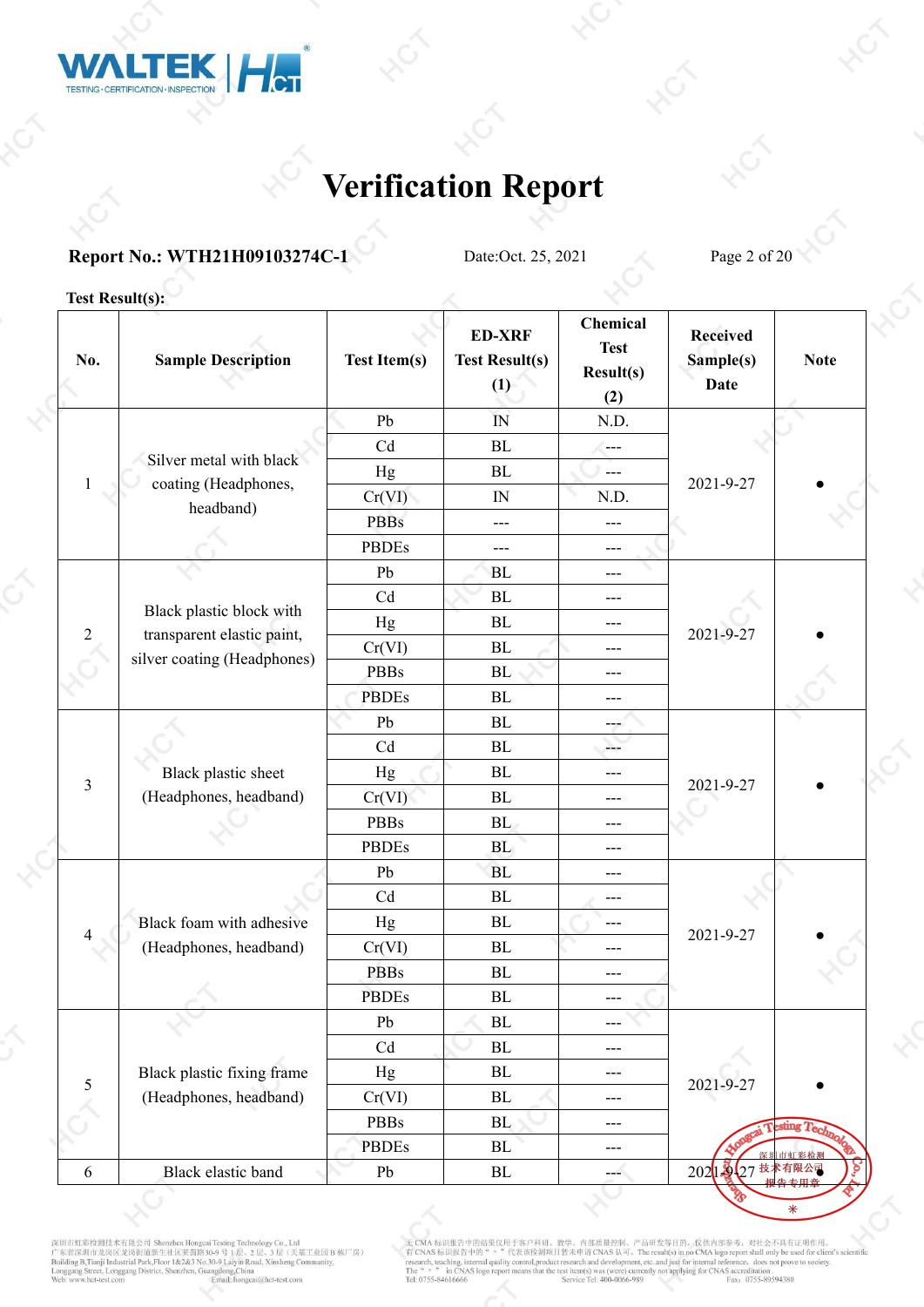

#### **Report No.: WTH21H09103274C-1** Date:Oct. 25, 2021 Page 3 of 20

| No.            | <b>Sample Description</b>     | <b>Test Item(s)</b> | <b>ED-XRF</b><br><b>Test Result(s)</b><br>(1) | <b>Chemical</b><br><b>Test</b><br>Result(s)<br>(2) | <b>Received</b><br>Sample(s)<br><b>Date</b> | <b>Note</b>   |  |
|----------------|-------------------------------|---------------------|-----------------------------------------------|----------------------------------------------------|---------------------------------------------|---------------|--|
|                | (Headphones, headband)        | Cd                  | BL                                            | $---$                                              |                                             |               |  |
|                |                               | Hg                  | BL                                            | ---                                                |                                             |               |  |
|                |                               | Cr(VI)              | $\rm BL$                                      | ---                                                |                                             |               |  |
|                |                               | <b>PBBs</b>         | $\rm BL$                                      | ---                                                |                                             |               |  |
|                |                               | <b>PBDEs</b>        | $\rm BL$                                      | ---                                                |                                             |               |  |
|                |                               | Pb                  | $\rm BL$                                      | ---                                                |                                             |               |  |
|                |                               | Cd                  | BL                                            | $---$                                              |                                             |               |  |
| $\overline{7}$ | Black sponge (Headphones,     | Hg                  | <b>BL</b>                                     | $---$                                              | 2021-9-27                                   |               |  |
|                | headband)                     | Cr(VI)              | BL                                            | ---                                                |                                             |               |  |
|                |                               | <b>PBBs</b>         | $\rm BL$                                      | ---                                                |                                             |               |  |
|                |                               | <b>PBDEs</b>        | BL                                            | $---$                                              |                                             |               |  |
|                |                               | Pb                  | $\rm BL$                                      | ---                                                |                                             |               |  |
|                |                               | Cd                  | BL                                            | $---$                                              |                                             |               |  |
| $\,8\,$        | Black printed silver metal    | Hg                  | $\rm BL$                                      | $\sim$                                             | 2021-9-27                                   |               |  |
|                | screw (Headphones)            | Cr(VI)              | IN                                            | N.D.                                               |                                             |               |  |
|                |                               | PBBs                | $\qquad \qquad -$                             | ---                                                |                                             |               |  |
|                |                               | <b>PBDEs</b>        | $---$                                         | $---$                                              |                                             |               |  |
|                |                               | Pb                  | BL                                            | ---                                                |                                             |               |  |
|                |                               | Cd                  | BL                                            | ---                                                |                                             |               |  |
| 9              | Black plastic sheet with gray | Hg                  | <b>BL</b>                                     | $---$                                              | 2021-9-27                                   |               |  |
|                | fabric (Headphones)           | Cr(VI)              | BL                                            | $---$                                              |                                             |               |  |
|                |                               | <b>PBBs</b>         | BL                                            | ---                                                |                                             |               |  |
|                |                               | <b>PBDEs</b>        | $\rm BL$                                      | ---                                                |                                             |               |  |
|                |                               | Pb                  | $\rm BL$                                      | $---$                                              |                                             |               |  |
|                |                               | Cd                  | $\rm BL$                                      | ---                                                |                                             |               |  |
| $10\,$         | Black mesh (Headphones,       | $_{\rm Hg}$         | $\rm BL$                                      | ---                                                | 2021-9-27                                   |               |  |
|                | pads)                         | Cr(VI)              | $\rm BL$                                      | $---$                                              |                                             |               |  |
|                |                               | <b>PBBs</b>         | $\rm BL$                                      | ---                                                |                                             |               |  |
|                |                               | <b>PBDEs</b>        | $\rm BL$                                      | ---                                                |                                             |               |  |
|                | Black plastic ring            | Pb                  | BL                                            | ---                                                |                                             | sting Tech    |  |
| 11             | (Headphones, pads)            | Cd                  | $\rm BL$                                      | ---                                                | $202\sqrt{202}$                             | 市虹彩           |  |
|                |                               | Hg                  | ${\rm BL}$                                    | ---                                                |                                             | 技术有限公司<br>お田さ |  |
|                |                               |                     |                                               |                                                    |                                             |               |  |

深圳市虹彩检测技术有限公司 Shenzhen Hongcai Testing Technology Co., Ltd<br>广东省深圳市龙岗区龙岗街道新生社区莱茵路30-9 号 1层、2 层、3 层 (天基工业园 B 栋厂房)<br>Building B.Tranji Industrial Park,Floor 1&2&3 No.30-9 Laiyin Road, Xinsheng Community,<br>Longgang Street, Longga

无 CMA 标识报告中的结果仅用于客户科研、教学、内部质量控制、产品研发等目的, 仅供内部参考, 对社会不具有证明作用。<br>有 CNAS 标识报告中的 " " "代表该检测项目智未申请 CNAS 认可。The result(s) in no CMA logo report shall only be used for client's scientific<br>research, (seehing, internal quality cont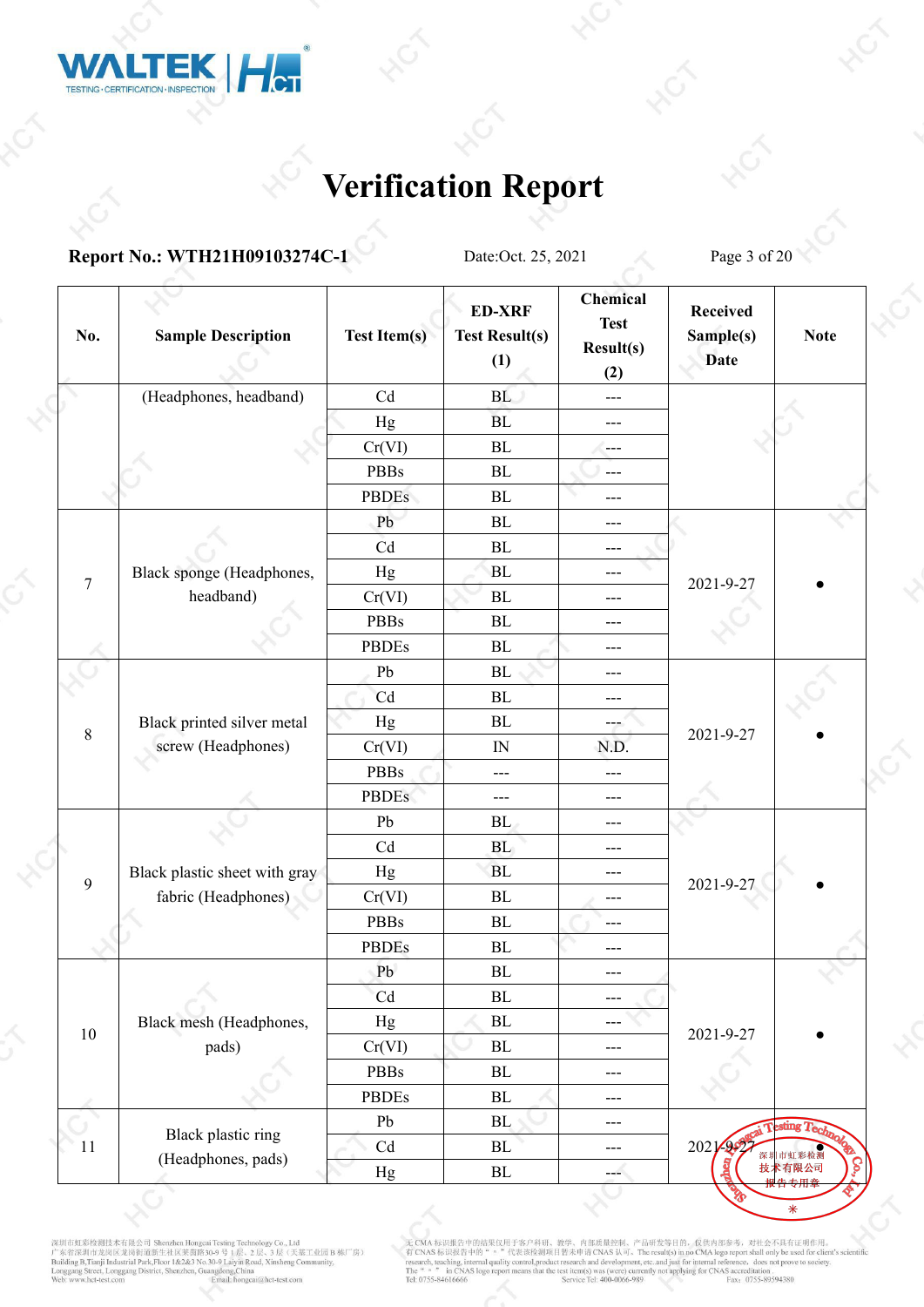

#### **Report No.: WTH21H09103274C-1** Date:Oct. 25, 2021 Page 4 of 20

| No.                      | <b>Sample Description</b>      | <b>Test Item(s)</b>        | <b>ED-XRF</b><br><b>Test Result(s)</b><br>(1) | <b>Chemical</b><br><b>Test</b><br>Result(s)<br>(2) | Received<br>Sample(s)<br><b>Date</b> | <b>Note</b>             |
|--------------------------|--------------------------------|----------------------------|-----------------------------------------------|----------------------------------------------------|--------------------------------------|-------------------------|
|                          |                                | Cr(VI)                     | BL                                            | $---$                                              |                                      |                         |
|                          |                                | <b>PBBs</b>                | BL                                            | $---$                                              |                                      |                         |
|                          |                                | <b>PBDEs</b>               | $\rm BL$                                      | ---                                                |                                      |                         |
|                          |                                | ${\rm Pb}$                 | $\rm BL$                                      | ---                                                |                                      |                         |
|                          |                                | Cd                         | $\rm BL$                                      | ---                                                |                                      |                         |
|                          | Blue sponge (Headphones,       | Hg                         | $\rm BL$                                      | ---                                                |                                      |                         |
| 12                       | pads)                          | Cr(VI)                     | $\rm BL$                                      | $---$                                              | 2021-9-27                            |                         |
|                          |                                | <b>PBBs</b>                | BL                                            | $---$                                              |                                      |                         |
|                          |                                | <b>PBDEs</b>               | $\rm BL$                                      | ---                                                |                                      |                         |
|                          |                                | ${\rm Pb}$                 | $\rm BL$                                      | ---                                                |                                      |                         |
|                          |                                | Cd                         | $\rm BL$                                      | $---$                                              |                                      |                         |
|                          | Transparent plastic ring       | Hg                         | $\rm BL$                                      | $---$                                              |                                      |                         |
| 13<br>(Headphones, pads) |                                | Cr(VI)                     | $\rm BL$                                      | ---                                                | 2021-9-27                            |                         |
|                          |                                | <b>PBBs</b>                | BL                                            | ---                                                |                                      |                         |
|                          |                                | <b>PBDEs</b>               | BL                                            | 22                                                 |                                      |                         |
|                          |                                | ${\rm Pb}$                 | $\rm BL$                                      | ---                                                |                                      |                         |
|                          |                                | Cd                         | BL                                            | $---$                                              |                                      |                         |
|                          | Black soft plastic wire jacket | Hg                         | BL                                            | $---$                                              |                                      |                         |
| 14                       | (Headphones)                   | Cr(VI)                     | BL                                            | ---                                                | 2021-9-27                            |                         |
|                          |                                | <b>PBBs</b>                | ${\bf BL}$                                    | $---$                                              |                                      |                         |
|                          |                                | <b>PBDEs</b>               | $\rm BL$                                      | ---                                                |                                      |                         |
|                          |                                | Pb                         | BL                                            | $---$                                              |                                      |                         |
|                          |                                | Cd                         | BL                                            | $---$                                              |                                      |                         |
|                          | Copper enamelled wire          | Hg                         | ${\rm BL}$                                    | $---$                                              |                                      |                         |
| 15                       | (Headphones)                   | Cr(VI)                     | ${\rm BL}$                                    | ---                                                | 2021-9-27                            |                         |
|                          |                                | <b>PBBs</b>                | $\rm BL$                                      | $---$                                              |                                      |                         |
|                          |                                | <b>PBDEs</b>               | $\rm BL$                                      | ---                                                |                                      |                         |
|                          |                                | ${\rm Pb}$                 | $\rm BL$                                      | $---$                                              |                                      |                         |
|                          |                                | $\ensuremath{\mathrm{Cd}}$ | $\rm BL$                                      | ---                                                |                                      |                         |
| 16                       | Red enamelled wire             | Hg                         | $\mathbf{BL}$                                 | ---                                                | $2021 - 9 - 27 - T$                  | $esting$ $\overline{T}$ |
|                          | (Headphones)                   | Cr(VI)                     | $\rm BL$                                      | $---$                                              |                                      | 深圳市虹彩检测                 |
|                          |                                | <b>PBBs</b>                | ${\rm BL}$                                    | ---                                                |                                      | o<br>技术有限公司<br>右田       |

深圳市虹彩检测技术有限公司 Shenzhen Hongcai Testing Technology Co., Ltd<br>广东省深圳市龙岗区龙岗街道新生社区莱茵路30-9 号 1层、2 层、3 层 (天基工业园 B 栋厂房)<br>Building B.Tranji Industrial Park,Floor 1&2&3 No.30-9 Laiyin Road, Xinsheng Community,<br>Longgang Street, Longga

无 CMA 标识报告中的结果仅用于客户科研、教学、内部质量控制、产品研发等目的, 仅供内部参考, 对社会不具有证明作用。<br>有 CNAS 标识报告中的 " " "代表该检测项目智未申请 CNAS 认可。The result(s) in no CMA logo report shall only be used for client's scientific<br>research, (seehing, internal quality cont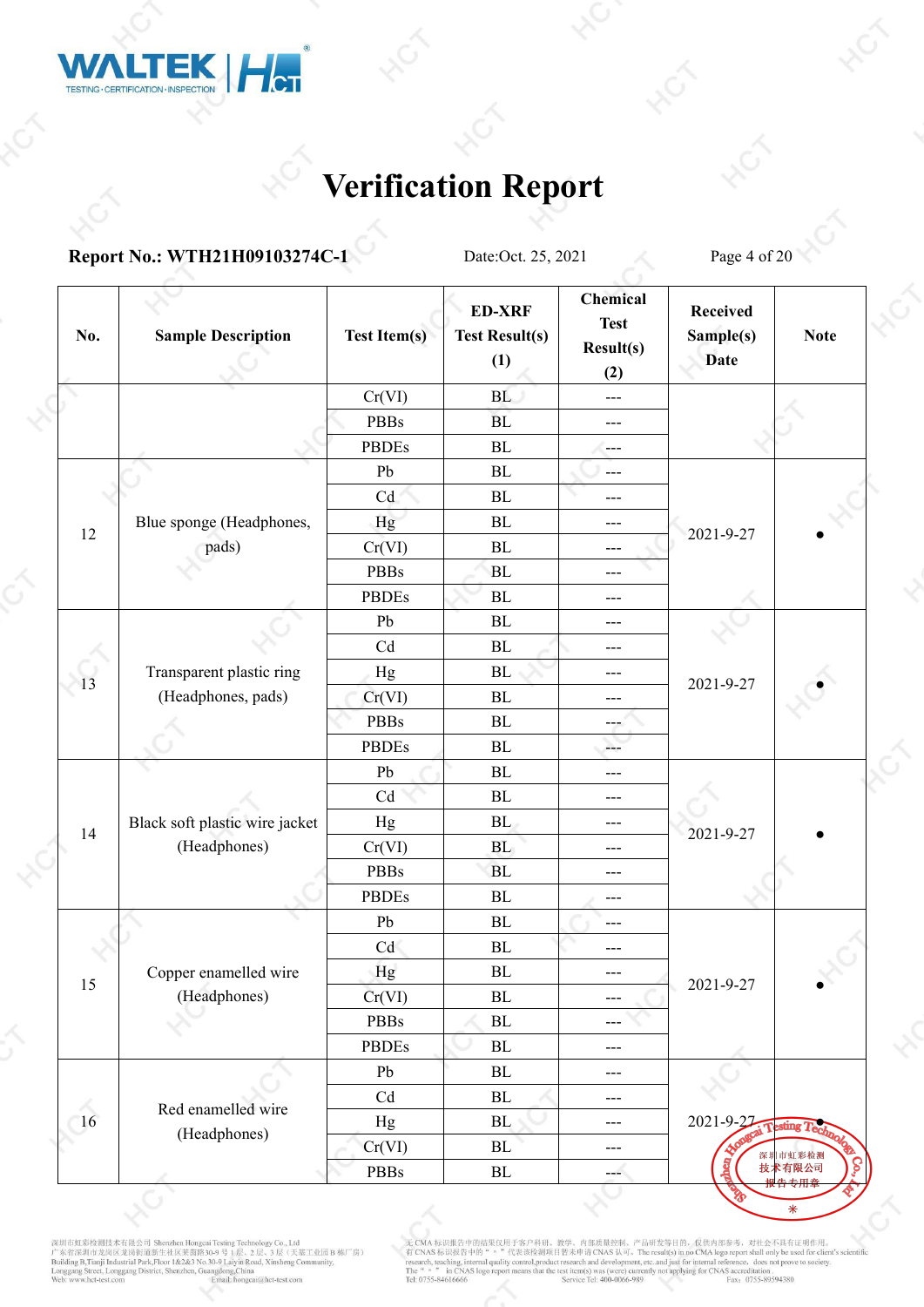

### **Report No.: WTH21H09103274C-1** Date:Oct. 25, 2021 Page 5 of 20

| No.    | <b>Sample Description</b>                              | <b>Test Item(s)</b> | <b>ED-XRF</b><br><b>Test Result(s)</b><br>(1) | <b>Chemical</b><br><b>Test</b><br>Result(s)<br>(2) | <b>Received</b><br>Sample(s)<br><b>Date</b> | <b>Note</b>   |  |
|--------|--------------------------------------------------------|---------------------|-----------------------------------------------|----------------------------------------------------|---------------------------------------------|---------------|--|
|        |                                                        | <b>PBDEs</b>        | BL                                            | $---$                                              |                                             |               |  |
|        |                                                        | Pb                  | BL                                            | ---                                                |                                             |               |  |
|        |                                                        | Cd                  | BL                                            | ---                                                |                                             |               |  |
|        | White cotton wire                                      | Hg                  | BL                                            | $---$                                              |                                             |               |  |
| 17     | (Headphones)                                           | Cr(VI)              | BL                                            | $---$                                              | 2021-9-27                                   |               |  |
|        |                                                        | <b>PBBs</b>         | $\rm BL$                                      | $---$                                              |                                             |               |  |
|        |                                                        | <b>PBDEs</b>        | BL                                            | $---$                                              |                                             |               |  |
|        |                                                        | Pb                  | <b>BL</b>                                     | $---$                                              |                                             |               |  |
|        |                                                        | Cd                  | BL                                            | $---$                                              |                                             |               |  |
| $18\,$ | Black plastic shell with                               | Hg                  | ${\rm BL}$                                    | $---$                                              |                                             |               |  |
|        | transparent elastic paint<br>(Headphones, upper shell) | Cr(VI)              | BL                                            | $---$                                              | 2021-9-27                                   |               |  |
|        |                                                        | <b>PBBs</b>         | BL                                            | ---                                                |                                             |               |  |
|        |                                                        | <b>PBDEs</b>        | BL                                            | ---                                                |                                             |               |  |
|        |                                                        | Pb                  | BL                                            | $-1$                                               |                                             |               |  |
|        | Silver metal cover with                                | Cd                  | <b>BL</b>                                     | $\overline{a}$                                     | 2021-9-27                                   |               |  |
| 19     | black coating (Headphones,                             | Hg                  | ${\rm BL}$                                    | $---$                                              |                                             |               |  |
|        | upper shell)                                           | Cr(VI)              | ${\rm IN}$                                    | N.D.                                               |                                             |               |  |
|        |                                                        | <b>PBBs</b>         | BL                                            | $\overline{a}$                                     |                                             |               |  |
|        |                                                        | <b>PBDEs</b>        | BL                                            | $---$                                              |                                             |               |  |
|        |                                                        | Pb                  | BL                                            | $---$                                              |                                             |               |  |
|        | Black plastic interface                                | Cd                  | ${\rm BL}$                                    | ---                                                |                                             |               |  |
| 20     | (Headphones PCB, MIC,                                  | Hg                  | ${\rm BL}$                                    | $---$                                              | 2021-9-27                                   |               |  |
|        | $etc.$ )                                               | Cr(VI)              | BL                                            | ---                                                |                                             |               |  |
|        |                                                        | <b>PBBs</b>         | BL                                            | $---$                                              |                                             |               |  |
|        |                                                        | <b>PBDEs</b>        | $\rm BL$                                      | $---$                                              |                                             |               |  |
|        |                                                        | ${\rm Pb}$          | $\rm BL$                                      | $---$                                              |                                             |               |  |
|        | Silver metal pins                                      | Cd                  | $\rm BL$                                      | ---                                                |                                             |               |  |
| $21\,$ | (Headphones PCB, MIC,                                  | Hg                  | $\rm BL$                                      | $---$                                              | 2021-9-27                                   |               |  |
|        | $etc.$ )                                               | Cr(VI)              | ${\rm BL}$                                    | ---                                                |                                             |               |  |
|        |                                                        | <b>PBBs</b>         | ---                                           | $---$                                              |                                             | sting Technol |  |
|        |                                                        | <b>PBDEs</b>        | ---                                           | $---$                                              |                                             |               |  |
| 22     | Silver metal soldering                                 | Pb                  | ${\rm BL}$                                    | ---                                                | 2021 22 27 技术                               | 有限公司          |  |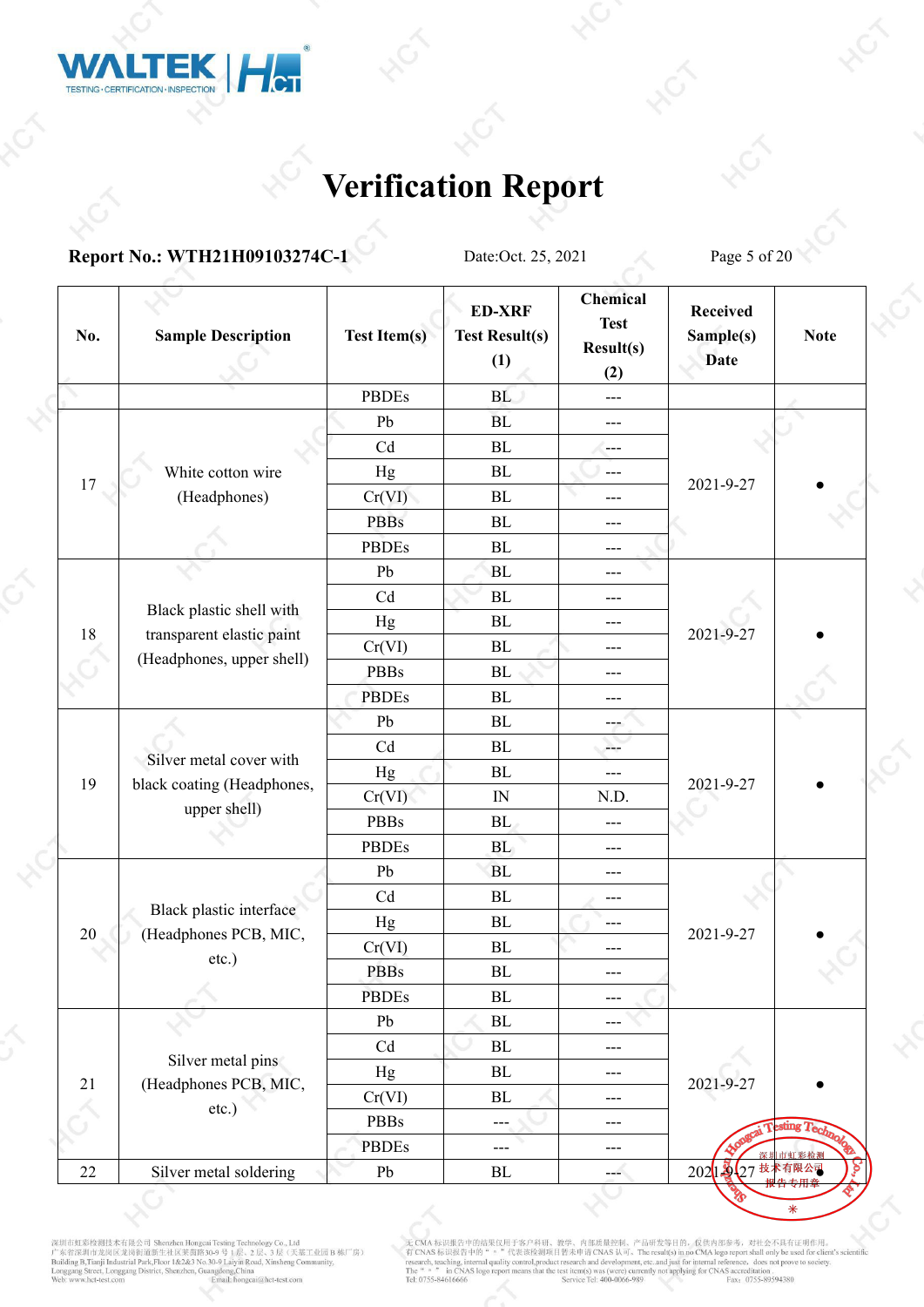

**Report No.: WTH21H09103274C-1** Date:Oct. 25, 2021 Page 6 of 20

| No.    | <b>Sample Description</b>     | <b>Test Item(s)</b> | <b>ED-XRF</b><br><b>Test Result(s)</b><br>(1) | <b>Chemical</b><br><b>Test</b><br>Result(s)<br>(2) | <b>Received</b><br>Sample(s)<br><b>Date</b> | <b>Note</b>    |  |
|--------|-------------------------------|---------------------|-----------------------------------------------|----------------------------------------------------|---------------------------------------------|----------------|--|
|        | (Headphones PCB)              | Cd                  | BL                                            | $---$                                              |                                             |                |  |
|        |                               | Hg                  | BL                                            | ---                                                |                                             |                |  |
|        |                               | Cr(VI)              | BL                                            | ---                                                |                                             |                |  |
|        |                               | <b>PBBs</b>         | $---$                                         | $---$                                              |                                             |                |  |
|        |                               | <b>PBDEs</b>        | $---$                                         | ---                                                |                                             |                |  |
|        |                               | Pb                  | BL                                            | ---                                                |                                             |                |  |
|        |                               | Cd                  | BL                                            | $---$                                              |                                             |                |  |
|        | Cream copper clad laminate    | Hg                  | <b>BL</b>                                     | ---                                                |                                             |                |  |
| 23     | with green/white coating      | Cr(VI)              | BL                                            | ---                                                | 2021-9-27                                   |                |  |
|        | (Headphones)                  | <b>PBBs</b>         | $\rm BL$                                      | ---                                                |                                             |                |  |
|        |                               | <b>PBDEs</b>        | $\rm BL$                                      | $---$                                              |                                             |                |  |
|        |                               | Pb                  | $\rm BL$                                      | $---$                                              |                                             |                |  |
|        |                               | Cd                  | $\rm BL$                                      | $---$                                              |                                             |                |  |
| 24     | Silver metal screws           | Hg                  | BL                                            | ---                                                | 2021-9-27                                   |                |  |
|        | (Headphones)                  | Cr(VI)              | ${\rm IN}$                                    | N.D.                                               |                                             |                |  |
|        |                               | <b>PBBs</b>         | $\qquad \qquad -$                             | $---$                                              |                                             |                |  |
|        |                               | <b>PBDEs</b>        | $---$                                         | ---                                                |                                             |                |  |
|        |                               | Pb                  | BL                                            | ---                                                |                                             |                |  |
|        |                               | Cd                  | BL                                            | ---                                                |                                             |                |  |
| 25     | Black plastic ring            | Hg                  | BL                                            | $---$                                              | 2021-9-27                                   |                |  |
|        | (Headphones, speakers)        | Cr(VI)              | $\rm BL$                                      | $---$                                              |                                             |                |  |
|        |                               | <b>PBBs</b>         | $\rm BL$                                      | $---$                                              |                                             |                |  |
|        |                               | <b>PBDEs</b>        | BL                                            | $---$                                              |                                             |                |  |
|        |                               | Pb                  | $\rm BL$                                      | ---                                                |                                             |                |  |
|        |                               | Cd                  | ${\rm BL}$                                    | ---                                                |                                             |                |  |
| 26     | White paper circle            | Hg                  | $\rm BL$                                      | ---                                                | 2021-9-27                                   |                |  |
|        | (Headphones, speakers)        | Cr(VI)              | $\rm BL$                                      | ---                                                |                                             |                |  |
|        |                               | <b>PBBs</b>         | $\rm BL$                                      | ---                                                |                                             |                |  |
|        |                               | <b>PBDEs</b>        | $\rm BL$                                      | $---$                                              |                                             |                |  |
|        | Iridescent silver metal cover | Pb                  | $\rm BL$                                      | ---                                                |                                             | sting $\bm{T}$ |  |
| $27\,$ | (Headphones, speakers)        | Cd                  | BL                                            | $---$                                              | $2021 - 992$                                |                |  |
|        |                               | $_{\rm Hg}$         | ${\rm BL}$                                    | ---                                                | 技才                                          | 有限公司           |  |

深圳市虹彩检测技术有限公司 Shenzhen Hongcai Testing Technology Co., Ltd<br>广东省深圳市龙岗区龙岗街道新生社区莱茵路30-9 号 1层、2 层、3 层 (天基工业园 B 栋厂房)<br>Building B.Tranji Industrial Park,Floor 1&2&3 No.30-9 Lavyin Road, Xinsheng Community,<br>Longgang Street, Longga

无 CMA 标识报告中的结果仅用于客户科研、教学、内部质量控制、产品研发等目的, 仅供内部参考, 对社会不具有证明作用。<br>有 CNAS 标识报告中的 " " "代表该检测项目智未申请 CNAS 认可。The result(s) in no CMA logo report shall only be used for client's scientific<br>research, (seehing, internal quality cont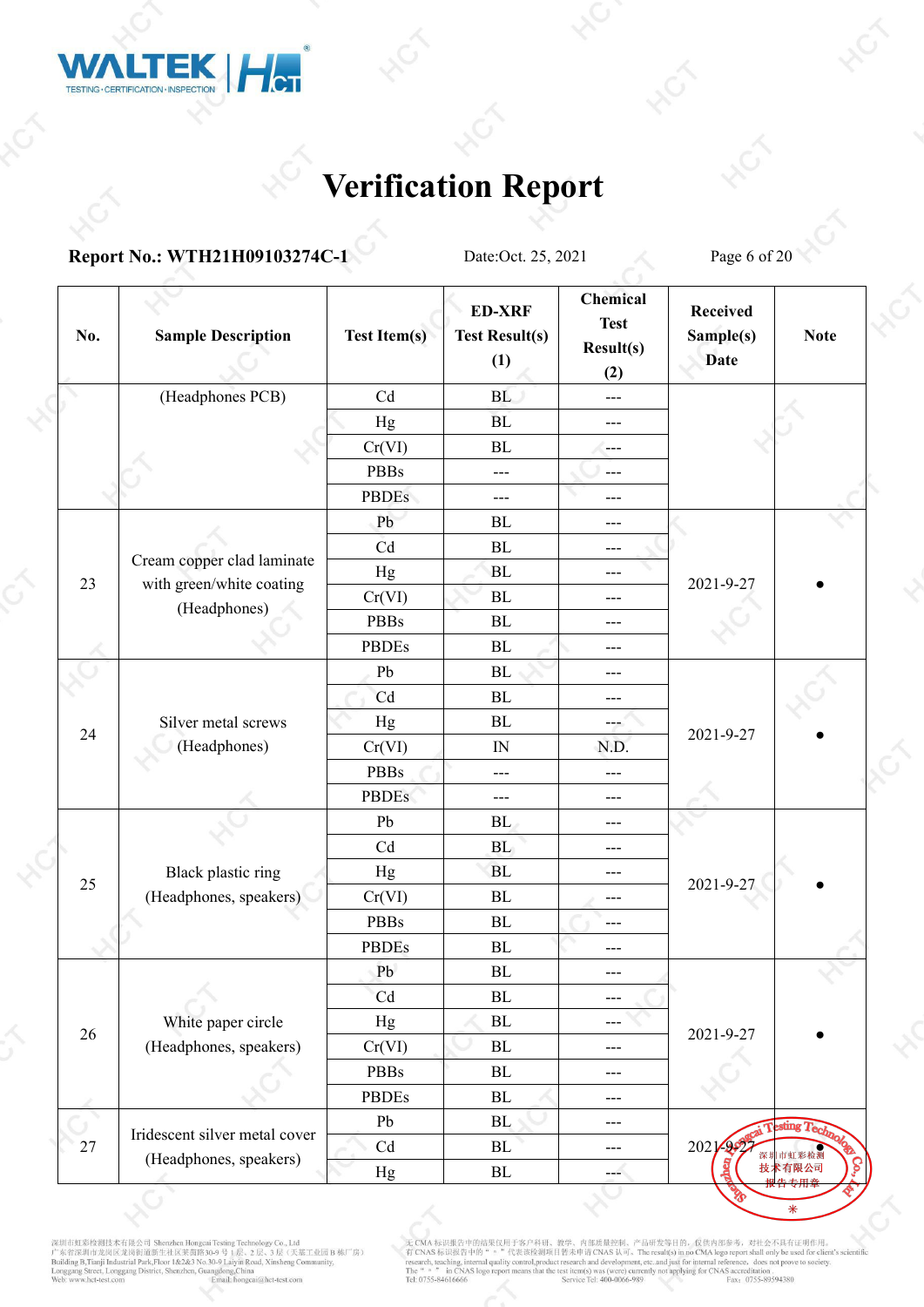

### **Report No.: WTH21H09103274C-1** Date:Oct. 25, 2021 Page 7 of 20

| No.            | <b>Sample Description</b>      | <b>Test Item(s)</b>         | <b>ED-XRF</b><br><b>Test Result(s)</b><br>(1) | <b>Chemical</b><br><b>Test</b><br>Result(s)<br>(2) | Received<br>Sample(s)<br><b>Date</b> | <b>Note</b>   |  |
|----------------|--------------------------------|-----------------------------|-----------------------------------------------|----------------------------------------------------|--------------------------------------|---------------|--|
|                |                                | Cr(VI)                      | $I\!N$                                        | N.D.                                               |                                      |               |  |
|                |                                | <b>PBBs</b>                 | Х.,                                           | $---$                                              |                                      |               |  |
|                |                                | <b>PBDEs</b>                | $---$                                         | $---$                                              |                                      |               |  |
|                |                                | Pb                          | ${\rm BL}$                                    | $---$                                              |                                      |               |  |
|                |                                | Cd                          | ${\rm BL}$                                    | ---                                                |                                      |               |  |
|                | Silver metal washer            | Hg                          | ${\rm BL}$                                    | $---$                                              |                                      |               |  |
| 28             | (Headphones, speakers)         | Cr(VI)                      | ${\rm IN}$                                    | N.D.                                               | 2021-9-27                            |               |  |
|                |                                | <b>PBBs</b>                 | $---$                                         | ---                                                |                                      |               |  |
|                |                                | <b>PBDEs</b>                | ---                                           | $---$                                              |                                      |               |  |
|                |                                | ${\rm Pb}$                  | ${\rm BL}$                                    | $---$                                              |                                      |               |  |
|                |                                | Cd                          | ${\rm BL}$                                    | $---$                                              |                                      |               |  |
|                | Silver magnet (Headphones,     | Hg                          | BL                                            | $---$                                              |                                      |               |  |
| 29             | speakers)                      | Cr(VI)                      | ${\rm IN}$                                    | N.D.                                               | 2021-9-27                            |               |  |
|                |                                | <b>PBBs</b>                 | ---                                           |                                                    |                                      |               |  |
|                |                                | <b>PBDEs</b>                | $---$                                         | $\sim$                                             |                                      |               |  |
|                |                                | ${\rm Pb}$                  | IN                                            | $23033^{\circ}$                                    |                                      |               |  |
|                |                                | Cd                          | $\rm BL$                                      | $---$                                              |                                      |               |  |
| 30             | Golden metal pin (Data         | Hg                          | BL                                            | $---$                                              | 2021-9-27                            |               |  |
|                | cable)                         | Cr(VI)                      | BL                                            | $---$                                              |                                      |               |  |
|                |                                | <b>PBBs</b>                 | 2.                                            | $---$                                              |                                      |               |  |
|                |                                | <b>PBDEs</b>                | $---$                                         | $---$                                              |                                      |               |  |
|                |                                | Pb                          | BL                                            | $---$                                              |                                      |               |  |
|                |                                | Cd                          | ${\rm BL}$                                    | $---$                                              |                                      |               |  |
| $31\,$         | Black plastic bracket (Data    | Hg                          | ${\rm BL}$                                    | $---$                                              | 2021-9-27                            |               |  |
|                | cable)                         | Cr(VI)                      | $\mathbf{BL}$                                 | ---                                                |                                      |               |  |
|                |                                | <b>PBBs</b>                 | $\rm BL$                                      | $---$                                              |                                      |               |  |
|                |                                | <b>PBDEs</b>                | $\rm BL$                                      | $---$                                              |                                      |               |  |
|                |                                | Pb                          | $\rm BL$                                      | $---$                                              |                                      |               |  |
|                | Black soft plastic shell (Data | $\ensuremath{\mathrm{C}} d$ | ${\rm BL}$                                    | $---$                                              |                                      |               |  |
| $\frac{1}{32}$ | cable)                         | Hg                          | ${\bf BL}$                                    | $---$                                              | 2021-9-27                            | sting 7       |  |
|                |                                | Cr(VI)                      | $\rm BL$                                      | $---$                                              |                                      | 深圳市虹彩检测       |  |
|                |                                | PBBs                        | ${\rm BL}$                                    | $-$                                                |                                      | 技术有限公司<br>お田さ |  |

深圳市虹彩检测技术有限公司 Shenzhen Hongcai Testing Technology Co., Ltd<br>广东省深圳市龙岗区龙岗街道新生社区莱茵路30-9 号 1层、2 层、3 层 (天基工业园 B 栋厂房)<br>Building B.Tranji Industrial Park,Floor 1&2&3 No.30-9 Lavyin Road, Xinsheng Community,<br>Longgang Street, Longga

无 CMA 标识报告中的结果仅用于客户科研、教学、内部质量控制、产品研发等目的, 仅供内部参考, 对社会不具有证明作用。<br>有 CNAS 标识报告中的 " " "代表该检测项目智未申请 CNAS 认可。The result(s) in no CMA logo report shall only be used for client's scientific<br>research, (seehing, internal quality cont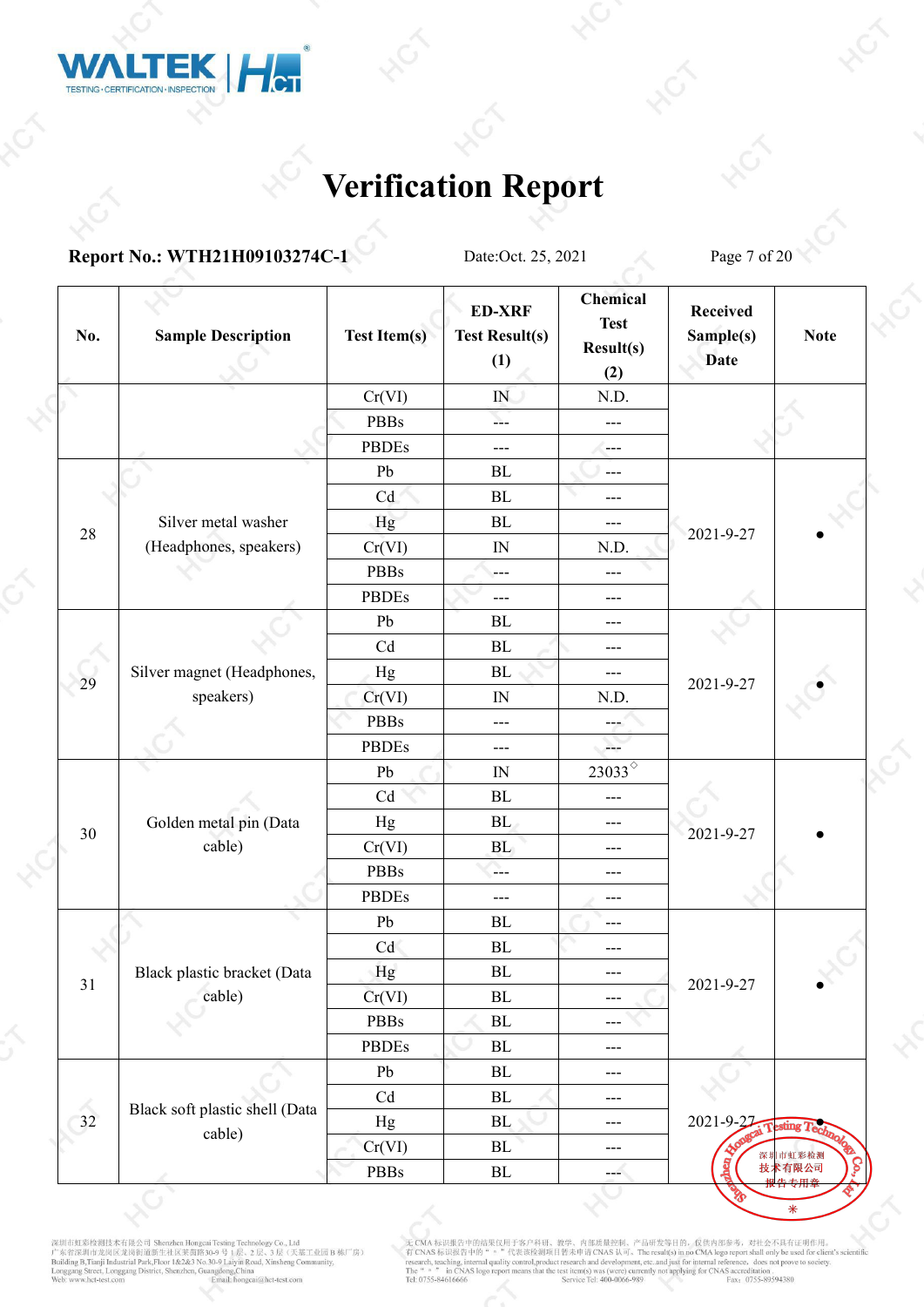

#### **Report No.: WTH21H09103274C-1** Date:Oct. 25, 2021 Page 8 of 20

| No.    | <b>Sample Description</b>      | <b>Test Item(s)</b>        | <b>ED-XRF</b><br><b>Test Result(s)</b><br>(1) | <b>Chemical</b><br><b>Test</b><br>Result(s)<br>(2) | <b>Received</b><br>Sample(s)<br><b>Date</b> | <b>Note</b>   |  |
|--------|--------------------------------|----------------------------|-----------------------------------------------|----------------------------------------------------|---------------------------------------------|---------------|--|
|        |                                | <b>PBDEs</b>               | BL                                            | $---$                                              |                                             |               |  |
|        |                                | Pb                         | BL                                            | ---                                                |                                             |               |  |
|        |                                | Cd                         | $\rm BL$                                      | ---                                                |                                             |               |  |
|        | Pink plastic fixed frame       | Hg                         | $\rm BL$                                      | $---$                                              |                                             |               |  |
| 33     | (Data cable)                   | Cr(VI)                     | $\rm BL$                                      | ---                                                | 2021-9-27                                   |               |  |
|        |                                | <b>PBBs</b>                | BL                                            | $---$                                              |                                             |               |  |
|        |                                | <b>PBDEs</b>               | $\rm BL$                                      | ---                                                |                                             |               |  |
|        |                                | Pb                         | <b>BL</b>                                     | $---$                                              |                                             |               |  |
|        |                                | Cd                         | $\rm BL$                                      | $---$                                              |                                             |               |  |
|        | Green plastic fixed frame      | Hg                         | $\rm BL$                                      | $---$                                              |                                             |               |  |
| 34     | (Data cable)                   | Cr(VI)                     | BL                                            | $---$                                              | 2021-9-27                                   |               |  |
|        |                                | PBBs                       | BL                                            | $---$                                              |                                             |               |  |
|        |                                | <b>PBDEs</b>               | $\rm BL$                                      | ---                                                |                                             |               |  |
|        |                                | Pb                         | BL                                            | ---                                                |                                             |               |  |
|        |                                | Cd                         | BL                                            | Σ.                                                 |                                             |               |  |
| 35     | Transparent soft plastic inner | Hg                         | $\rm BL$                                      | $---$                                              | 2021-9-27                                   |               |  |
|        | wire jacket (Data cable)       | Cr(VI)                     | $\rm BL$                                      | $---$                                              |                                             |               |  |
|        |                                | <b>PBBs</b>                | BL                                            | ---                                                |                                             |               |  |
|        |                                | <b>PBDEs</b>               | BL                                            | $---$                                              |                                             |               |  |
|        |                                | Pb                         | <b>BL</b>                                     | $---$                                              |                                             |               |  |
|        |                                | Cd                         | $\rm BL$                                      | ---                                                |                                             |               |  |
| 36     | Green enamelled wire (Data     | Hg                         | BL                                            | $---$                                              | 2021-9-27                                   |               |  |
|        | cable)                         | Cr(VI)                     | $\rm BL$                                      | ---                                                |                                             |               |  |
|        |                                | <b>PBBs</b>                | BL                                            | $---$                                              |                                             |               |  |
|        |                                | <b>PBDEs</b>               | $\rm BL$                                      | ---                                                |                                             |               |  |
|        |                                | ${\rm Pb}$                 | $\rm BL$                                      | ---                                                |                                             |               |  |
|        |                                | $\ensuremath{\mathrm{Cd}}$ | $\rm BL$                                      | ---                                                |                                             |               |  |
| 37     | Blue enamelled wire (Data      | Hg                         | $\rm BL$                                      | ---                                                | 2021-9-27                                   |               |  |
|        | cable)                         | Cr(VI)                     | ${\rm BL}$                                    | ---                                                |                                             |               |  |
|        |                                | <b>PBBs</b>                | BL                                            | ---                                                |                                             | sting Technol |  |
|        |                                | <b>PBDEs</b>               | $\rm BL$                                      | ---                                                |                                             |               |  |
| $38\,$ | Black plastic clip (Data       | Pb                         | ${\rm BL}$                                    | ---                                                | 2021 22 27 鼓                                | 有限公司          |  |

深圳市虹彩检测技术有限公司 Shenzhen Hongcai Testing Technology Co., Ltd<br>广东省深圳市龙岗区龙岗街道新生社区莱茵路30-9 号 1层、2 层、3 层 (天基工业园 B 栋厂房)<br>Building B.Tranji Industrial Park,Floor 1&2&3 No.30-9 Lavyin Road, Xinsheng Community,<br>Longgang Street, Longga

无 CMA 标识报告中的结果仅用于客户科研、教学、内部质量控制、产品研发等目的, 仅供内部参考, 对社会不具有证明作用。<br>有 CNAS 标识报告中的 " " "代表该检测项目智未申请 CNAS 认可。The result(s) in no CMA logo report shall only be used for client's scientific<br>research, (seehing, internal quality cont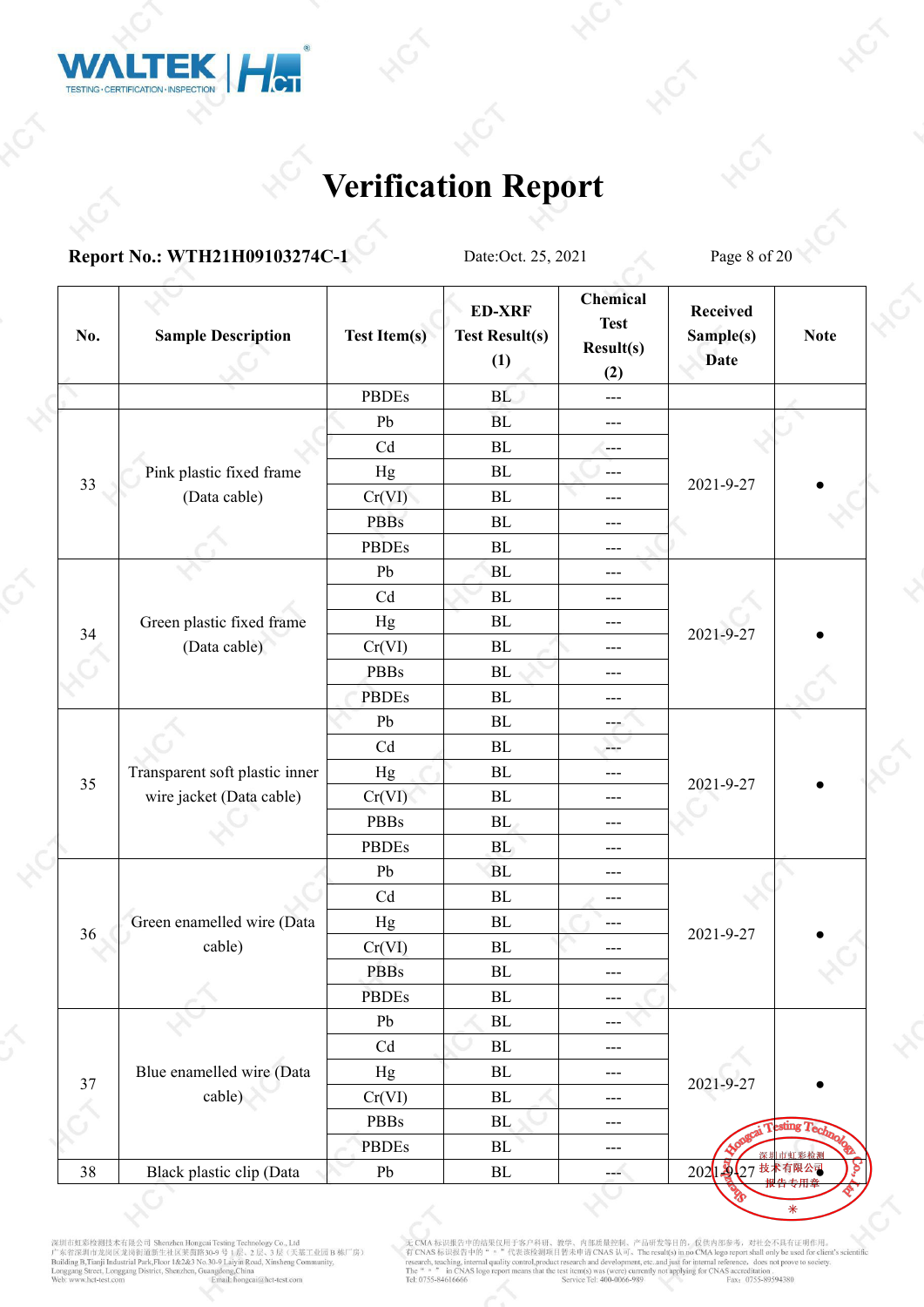

### **Report No.: WTH21H09103274C-1** Date:Oct. 25, 2021 Page 9 of 20

| No. | <b>Sample Description</b>    | <b>Test Item(s)</b>         | <b>ED-XRF</b><br><b>Test Result(s)</b><br>(1) | Chemical<br><b>Test</b><br>Result(s)<br>(2) | <b>Received</b><br>Sample(s)<br><b>Date</b> | <b>Note</b>                              |  |
|-----|------------------------------|-----------------------------|-----------------------------------------------|---------------------------------------------|---------------------------------------------|------------------------------------------|--|
|     | cable)                       | $\ensuremath{\mathrm{C}} d$ | BL                                            | $---$                                       |                                             |                                          |  |
|     |                              | Hg                          | BL                                            | $---$                                       |                                             |                                          |  |
|     |                              | Cr(VI)                      | BL                                            | ---                                         |                                             |                                          |  |
|     |                              | <b>PBBs</b>                 | BL                                            | $---$                                       |                                             |                                          |  |
|     |                              | <b>PBDEs</b>                | ${\rm BL}$                                    | $---$                                       |                                             |                                          |  |
|     |                              | Pb                          | BL                                            | $---$                                       |                                             |                                          |  |
|     |                              | Cd                          | BL                                            | $---$                                       |                                             |                                          |  |
|     | Black soft plastic sheet     | Hg                          | <b>BL</b>                                     | $---$                                       |                                             |                                          |  |
| 39  | (Microphone)                 | Cr(VI)                      | BL                                            | $---$                                       | 2021-9-27                                   |                                          |  |
|     |                              | <b>PBBs</b>                 | ${\rm BL}$                                    | $---$                                       |                                             |                                          |  |
|     |                              | <b>PBDEs</b>                | ${\rm BL}$                                    | $---$                                       |                                             |                                          |  |
|     |                              | Pb                          | BL                                            | $---$                                       |                                             |                                          |  |
|     |                              | Cd                          | BL                                            | $---$                                       |                                             |                                          |  |
| 40  | Silver metal tube with black | Hg                          | BL                                            | $\sim$ – $\sim$                             | 2021-9-27                                   |                                          |  |
|     | coating (Microphone)         | Cr(VI)                      | BL                                            | Δ.                                          |                                             |                                          |  |
|     |                              | <b>PBBs</b>                 | BL                                            | $---$                                       |                                             |                                          |  |
|     |                              | <b>PBDEs</b>                | ${\rm BL}$                                    | $---$                                       |                                             |                                          |  |
|     |                              | Pb                          | BL                                            | $---$                                       |                                             |                                          |  |
|     | Black plastic shell with     | Cd                          | BL                                            | $---$                                       |                                             |                                          |  |
| 41  | transparent elastic paint    | Hg                          | <b>BL</b>                                     | $---$                                       | 2021-9-27                                   |                                          |  |
|     | (Microphone)                 | Cr(VI)                      | ${\rm BL}$                                    | ---                                         |                                             |                                          |  |
|     |                              | <b>PBBs</b>                 | BL                                            | $---$                                       |                                             |                                          |  |
|     |                              | <b>PBDEs</b>                | $\rm BL$                                      | ---                                         |                                             |                                          |  |
|     |                              | Pb                          | BL                                            | $---$                                       |                                             |                                          |  |
|     |                              | Cd                          | $\mathbf{BL}$                                 | ---                                         |                                             |                                          |  |
| 42  | Black plastic shell          | $_{\rm Hg}$                 | $\mathbf{BL}$                                 | ---                                         | 2021-9-27                                   |                                          |  |
|     | (Controller)                 | Cr(VI)                      | $\rm BL$                                      | $---$                                       |                                             |                                          |  |
|     |                              | <b>PBBs</b>                 | $\rm BL$                                      | $\qquad \qquad -$                           |                                             |                                          |  |
|     |                              | <b>PBDEs</b>                | ${\bf BL}$                                    | $---$                                       |                                             |                                          |  |
|     | Black plastic ring           | Pb                          | $\mathbf{BL}$                                 | $\qquad \qquad -$                           |                                             | $\operatorname{string}$ $T_{\mathsf{e}}$ |  |
| 43  | (Controller)                 | Cd                          | $\rm BL$                                      | $---$                                       | 2021200                                     |                                          |  |
|     |                              | Hg                          | ${\rm BL}$                                    | ---                                         |                                             | 技术有限公司                                   |  |
|     |                              |                             |                                               |                                             |                                             |                                          |  |

深圳市虹彩检测技术有限公司 Shenzhen Hongeai Testing Technology Co., Ltd<br>广东省深圳市龙岗区龙岗街道新生社区莱茵路30-9 号 1*层、*2 层、3 层 (天基工业园 B 栋厂房)<br>Building B.Tranji Industrial Park,Floor 1&2&3 No.30-9 Laiyin Road, Xinsheng Community,<br>Longgang Street, Lon

无 CMA 标识报告中的结果仅用于客户科研、教学、内部质量控制、产品研发等目的, 仅供内部参考, 对社会不具有证明作用。<br>有 CNAS 标识报告中的 " " "代表该检测项目智未申请 CNAS 认可。The result(s) in no CMA logo report shall only be used for client's scientific<br>research, (seehing, internal quality cont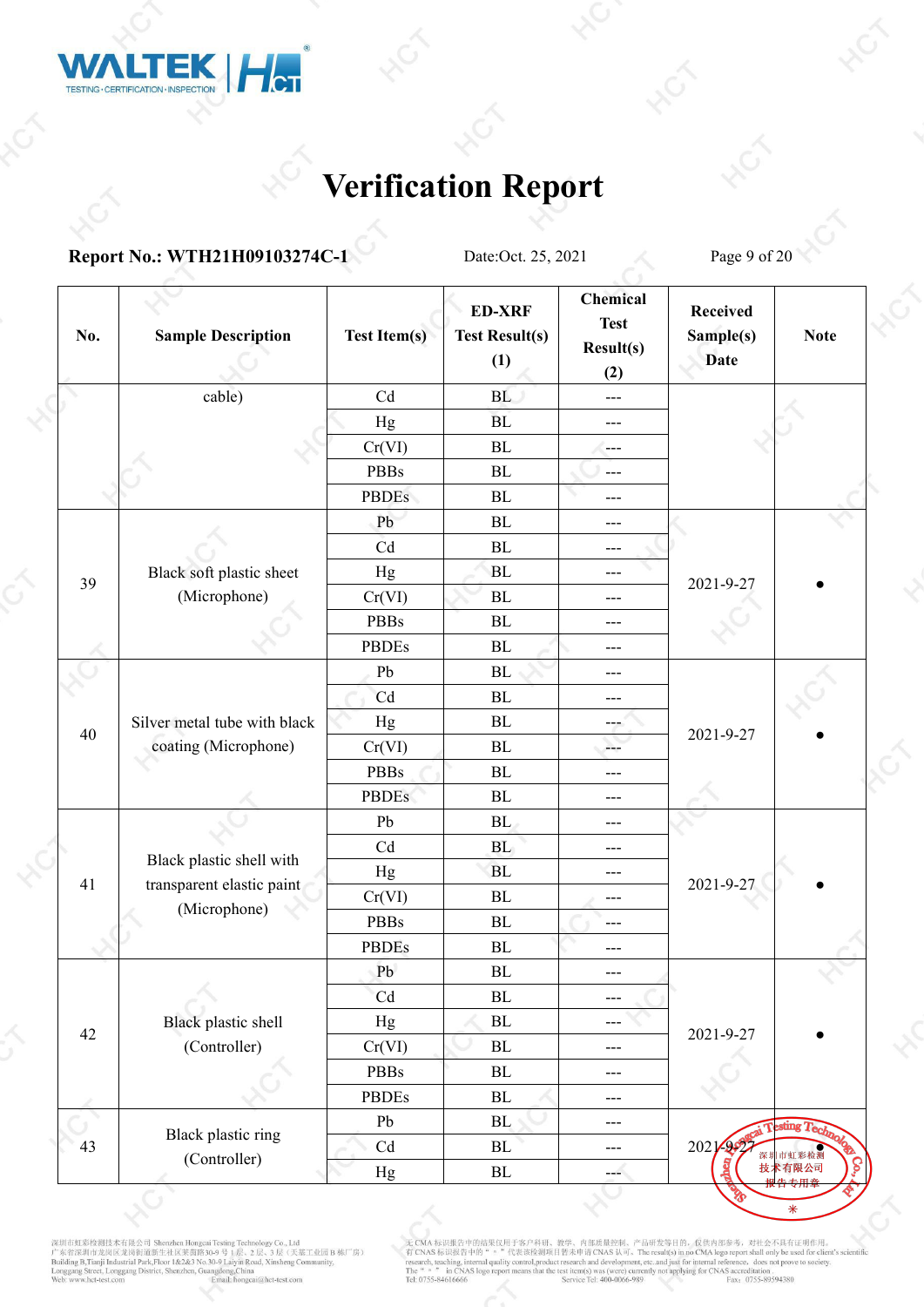

#### **Report No.: WTH21H09103274C-1** Date:Oct. 25, 2021 Page 10 of 20

| No. | <b>Sample Description</b>                | <b>Test Item(s)</b> | <b>ED-XRF</b><br><b>Test Result(s)</b><br>(1) | Chemical<br><b>Test</b><br>Result(s)<br>(2) | <b>Received</b><br>Sample(s)<br><b>Date</b> | <b>Note</b> |  |
|-----|------------------------------------------|---------------------|-----------------------------------------------|---------------------------------------------|---------------------------------------------|-------------|--|
|     |                                          | Cr(VI)              | <b>BL</b>                                     | $---$                                       |                                             |             |  |
|     |                                          | <b>PBBs</b>         | BL                                            | $---$                                       |                                             |             |  |
|     |                                          | <b>PBDEs</b>        | BL                                            | $---$                                       |                                             |             |  |
|     |                                          | Pb                  | BL                                            | $---$                                       |                                             |             |  |
|     |                                          | Cd                  | BL                                            | $---$                                       |                                             |             |  |
| 44  | Silver metal soldering                   | Hg                  | BL                                            | $---$                                       | 2021-9-27                                   |             |  |
|     | (Controller)                             | Cr(VI)              | BL                                            | $---$                                       |                                             |             |  |
|     |                                          | <b>PBBs</b>         | $---$                                         | $---$                                       |                                             |             |  |
|     |                                          | <b>PBDEs</b>        | ---                                           | ---                                         |                                             |             |  |
|     |                                          | Pb                  | BL                                            | $---$                                       |                                             |             |  |
|     |                                          | Cd                  | BL                                            | $---$                                       |                                             |             |  |
| 45  | Cream copper clad laminate               | Hg                  | BL                                            | $---$                                       | 2021-9-27                                   |             |  |
|     | with green/white coating<br>(Controller) | Cr(VI)              | BL                                            | $---$                                       |                                             |             |  |
|     |                                          | <b>PBBs</b>         | IN                                            | N.D.                                        |                                             |             |  |
|     |                                          | <b>PBDEs</b>        | $\ensuremath{\text{IN}}$                      | N.D.                                        |                                             |             |  |



深圳市虹彩检测技术有限公司 Shenzhen Hongeai Testing Technology Co., Ltd<br>广东省深圳市龙岗区龙岗街道新生社区莱茵路30-9号 1层、2层、3层(天基工业园 B 栋厂房)<br>Building B.Tranji Industrial Park,Floor 1&2&3 No.30-9号 1层、2层、3层(天基工业园 B 栋厂房)<br>Bunggang Street, Longgang District, S

无 CMA 标识报告中的结果仅用于客户科研、教学、内部质量控制、产品研发等目的, 仅供内部参考, 对社会不具有证明作用。<br>有 CNAS 标识报告中的 " " "代表该检测项目智未申请 CNAS 认可。The result(s) in no CMA logo report shall only be used for client's scientific<br>research, (seehing, internal quality cont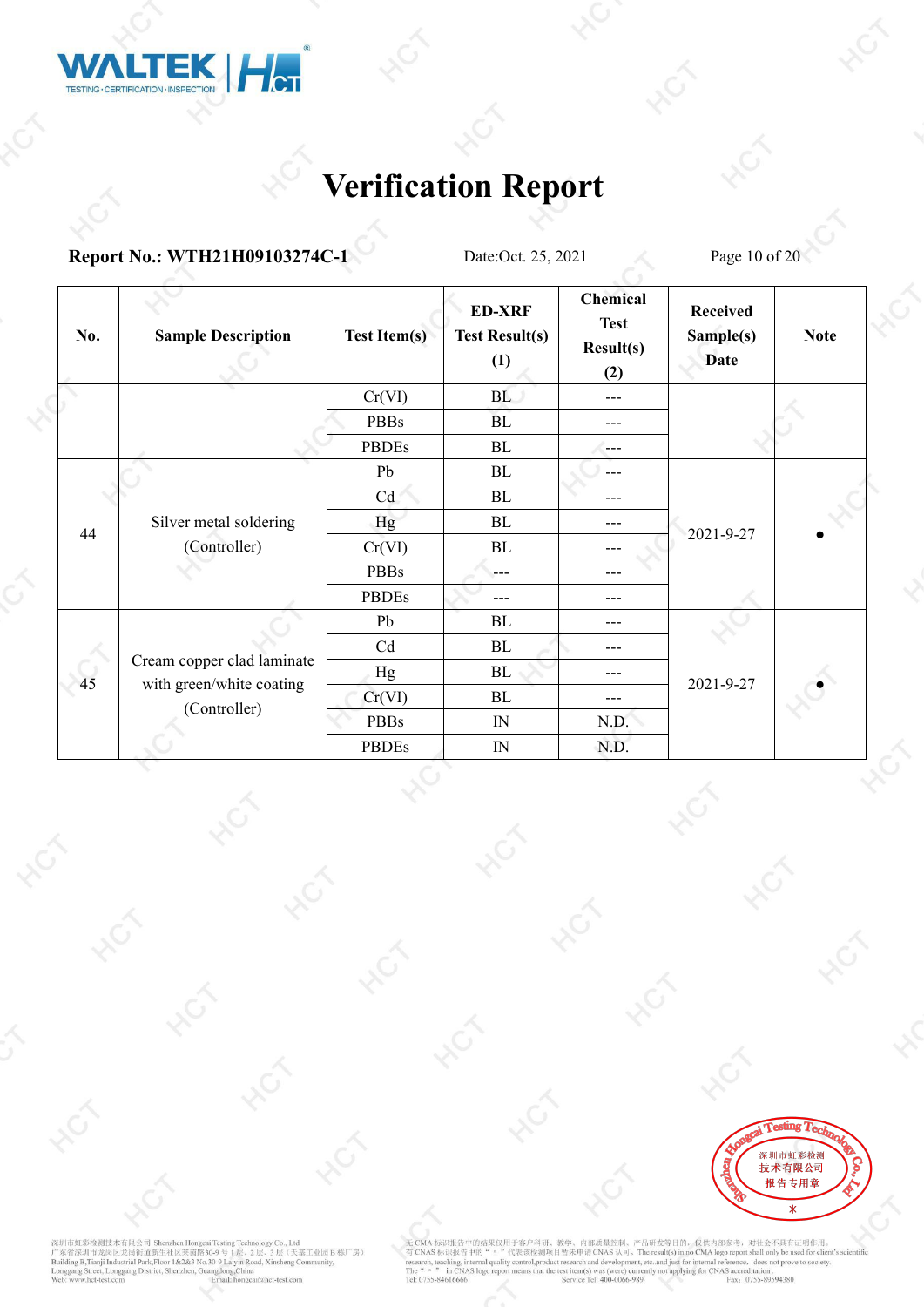

#### **Report No.: WTH21H09103274C-1** Date:Oct. 25, 2021 Page 11 of 20

| No.            | <b>Sample Description</b>                                 | <b>Test Item(s)</b> | <b>Chemical Test Result(s)</b><br>(2) | <b>Received</b><br>Sample(s)<br><b>Date</b> | <b>Note</b>   |  |  |
|----------------|-----------------------------------------------------------|---------------------|---------------------------------------|---------------------------------------------|---------------|--|--|
|                |                                                           | <b>DBP</b>          | N.D.                                  |                                             |               |  |  |
|                | Silver metal with black                                   | <b>BBP</b>          | N.D.                                  |                                             |               |  |  |
| 1              | coating (Headphones,                                      | <b>DEHP</b>         | N.D.                                  | 2021-9-27                                   |               |  |  |
|                | headband)                                                 | <b>DIBP</b>         | N.D.                                  |                                             |               |  |  |
|                |                                                           | <b>DBP</b>          | N.D.                                  |                                             |               |  |  |
|                | Black plastic block with                                  | <b>BBP</b>          | N.D.                                  |                                             |               |  |  |
| $\overline{2}$ | transparent elastic paint,<br>silver coating (Headphones) | <b>DEHP</b>         | N.D.                                  | 2021-9-27                                   |               |  |  |
|                |                                                           | <b>DIBP</b>         | N.D.                                  |                                             |               |  |  |
|                | <b>DBP</b>                                                | N.D.                |                                       |                                             |               |  |  |
| 3              | Black plastic sheet                                       | <b>BBP</b>          | N.D.                                  |                                             |               |  |  |
|                | (Headphones, headband)                                    | <b>DEHP</b>         | N.D.                                  | 2021-9-27                                   |               |  |  |
|                |                                                           | <b>DIBP</b>         | N.D.                                  |                                             |               |  |  |
|                | Black foam with adhesive                                  | <b>DBP</b>          | N.D.                                  |                                             |               |  |  |
| $\overline{4}$ |                                                           | <b>BBP</b>          | N.D.                                  |                                             |               |  |  |
|                | (Headphones, headband)                                    | <b>DEHP</b>         | N.D.                                  | 2021-9-27                                   |               |  |  |
|                |                                                           | <b>DIBP</b>         | N.D.                                  |                                             |               |  |  |
|                |                                                           | <b>DBP</b>          | N.D.                                  |                                             |               |  |  |
| 5              | Black plastic fixing frame                                | <b>BBP</b>          | N.D.                                  |                                             |               |  |  |
|                | (Headphones, headband)                                    | <b>DEHP</b>         | N.D.                                  | 2021-9-27                                   |               |  |  |
|                |                                                           | <b>DIBP</b>         | N.D.                                  |                                             |               |  |  |
|                |                                                           | <b>DBP</b>          | N.D.                                  |                                             |               |  |  |
|                | Black elastic band                                        | <b>BBP</b>          | N.D.                                  | 2021-9-27                                   |               |  |  |
| 6              | (Headphones, headband)                                    | <b>DEHP</b>         | N.D.                                  |                                             |               |  |  |
|                |                                                           | <b>DIBP</b>         | N.D.                                  |                                             |               |  |  |
|                |                                                           | <b>DBP</b>          | N.D.                                  |                                             |               |  |  |
| $\tau$         | Black sponge (Headphones,                                 | <b>BBP</b>          | N.D.                                  | 2021-9-27                                   |               |  |  |
|                | headband)                                                 | <b>DEHP</b>         | N.D.                                  |                                             |               |  |  |
|                |                                                           | <b>DIBP</b>         | N.D.                                  |                                             |               |  |  |
|                |                                                           | <b>DBP</b>          | N.D.                                  |                                             |               |  |  |
| $\overline{9}$ | Black plastic sheet with gray                             | <b>BBP</b>          | N.D.                                  | $2021 - 9 - 2572$                           | sting T       |  |  |
|                | fabric (Headphones)                                       | <b>DEHP</b>         | N.D.                                  |                                             | 深圳市虹彩检测       |  |  |
|                |                                                           | DIBP                | $\mathrm{N.D.}$                       |                                             | 技术有限公司<br>法用于 |  |  |

深圳市虹彩检测技术有限公司 Shenzhen Hongeai Testing Technology Co., Ltd<br>广东省深圳市龙岗区龙岗街道新生社区莱茵路30-9 号 1层、2层、3 层 (天基工业园 B 栋厂房)<br>Building B.Tranji Industrial Park,Floor 1&2&3 No.30-9 Laiyan Road, Xinsheng Community,<br>Longgang Stret, Longgang

无 CMA 标识报告中的结果仅用于客户科研、教学、内部质量控制、产品研发等目的, 仅供内部参考, 对社会不具有证明作用。<br>有 CNAS 标识报告中的 " " "代表该检测项目智未申请 CNAS 认可。The result(s) in no CMA logo report shall only be used for client's scientific<br>research, (seehing, internal quality cont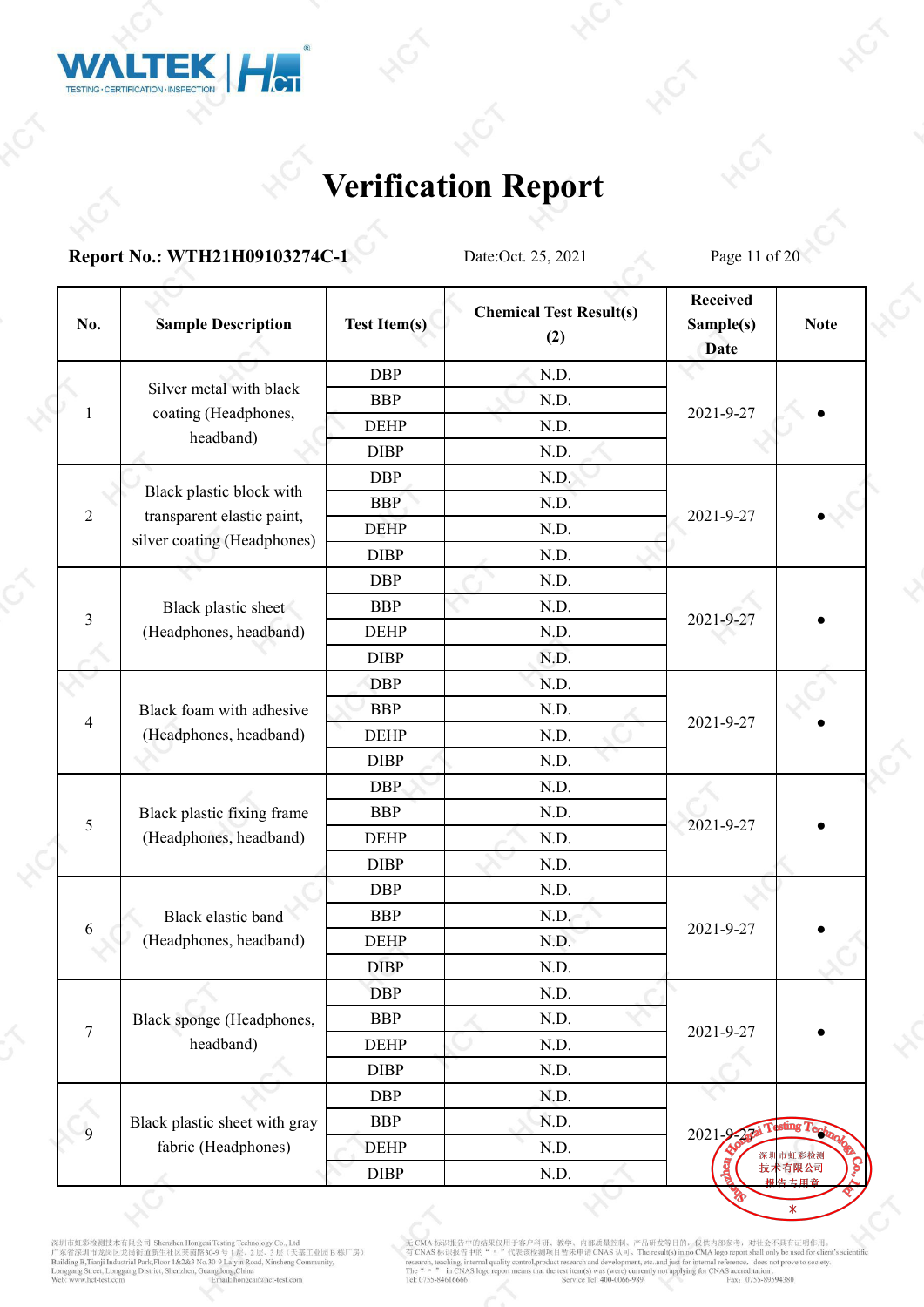

**Report No.: WTH21H09103274C-1** Date:Oct. 25, 2021 Page 12 of 20

| No. | <b>Sample Description</b>      | <b>Test Item(s)</b> | <b>Chemical Test Result(s)</b><br>(2) | <b>Received</b><br>Sample(s)<br><b>Date</b> | <b>Note</b>                 |  |
|-----|--------------------------------|---------------------|---------------------------------------|---------------------------------------------|-----------------------------|--|
|     |                                | <b>DBP</b>          | N.D.                                  |                                             |                             |  |
|     | Black mesh (Headphones,        | <b>BBP</b>          | N.D.                                  |                                             |                             |  |
| 10  | pads)                          | <b>DEHP</b>         | N.D.                                  | 2021-9-27                                   |                             |  |
|     |                                | <b>DIBP</b>         | N.D.                                  |                                             |                             |  |
|     |                                | <b>DBP</b>          | N.D.                                  |                                             |                             |  |
|     | Black plastic ring             | <b>BBP</b>          | N.D.                                  |                                             |                             |  |
| 11  | (Headphones, pads)             | <b>DEHP</b>         | N.D.                                  | 2021-9-27                                   |                             |  |
|     |                                | <b>DIBP</b>         | N.D.                                  |                                             |                             |  |
|     |                                | <b>DBP</b>          | N.D.                                  |                                             |                             |  |
|     | Blue sponge (Headphones,       | <b>BBP</b>          | N.D.                                  |                                             |                             |  |
| 12  | pads)                          | <b>DEHP</b>         | N.D.                                  | 2021-9-27                                   |                             |  |
|     |                                | <b>DIBP</b>         | N.D.                                  |                                             |                             |  |
|     |                                | <b>DBP</b>          | N.D.                                  |                                             |                             |  |
|     | Transparent plastic ring       | <b>BBP</b>          | N.D.                                  |                                             |                             |  |
| 13  | (Headphones, pads)             | <b>DEHP</b>         | N.D.                                  | 2021-9-27                                   |                             |  |
|     |                                | <b>DIBP</b>         | N.D.                                  |                                             |                             |  |
|     |                                | <b>DBP</b>          | N.D.                                  |                                             |                             |  |
|     | Black soft plastic wire jacket | <b>BBP</b>          | N.D.                                  |                                             |                             |  |
| 14  | (Headphones)                   | <b>DEHP</b>         | N.D.                                  | 2021-9-27                                   |                             |  |
|     |                                | <b>DIBP</b>         | N.D.                                  |                                             |                             |  |
|     |                                | <b>DBP</b>          | N.D.                                  |                                             |                             |  |
|     | Copper enamelled wire          | <b>BBP</b>          | N.D.                                  |                                             |                             |  |
| 15  | (Headphones)                   | <b>DEHP</b>         | N.D.                                  | 2021-9-27                                   |                             |  |
|     |                                | <b>DIBP</b>         | N.D.                                  |                                             |                             |  |
|     |                                | <b>DBP</b>          | N.D.                                  |                                             |                             |  |
|     | Red enamelled wire             | <b>BBP</b>          | N.D.                                  |                                             |                             |  |
| 16  | (Headphones)                   | <b>DEHP</b>         | N.D.                                  | 2021-9-27                                   |                             |  |
|     |                                | <b>DIBP</b>         | N.D.                                  |                                             |                             |  |
|     |                                | <b>DBP</b>          | N.D.                                  |                                             |                             |  |
| 17  | White cotton wire              | <b>BBP</b>          | N.D.                                  | $2021 - 9 - 251$                            |                             |  |
|     | (Headphones)                   | <b>DEHP</b>         | N.D.                                  |                                             | sting Technology<br>深圳市虹彩检测 |  |
|     |                                | DIBP                | N.D.                                  |                                             | 技术有限公司<br>キモ田き              |  |

深圳市虹彩检测技术有限公司 Shenzhen Hongeai Testing Technology Co., Ltd<br>广东省深圳市龙岗区龙岗街道新生社区莱茵路30-9 号 1层、2层、3 层 (天基工业园 B 栋厂房)<br>Building B.Tranji Industrial Park,Floor 1&2&3 No.30-9 Laiyan Road, Xinsheng Community,<br>Longgang Stret, Longgang

无 CMA 标识报告中的结果仅用于客户科研、教学、内部质量控制、产品研发等目的, 仅供内部参考, 对社会不具有证明作用。<br>有 CNAS 标识报告中的 " " "代表该检测项目智未申请 CNAS 认可。The result(s) in no CMA logo report shall only be used for client's scientific<br>research, (seehing, internal quality cont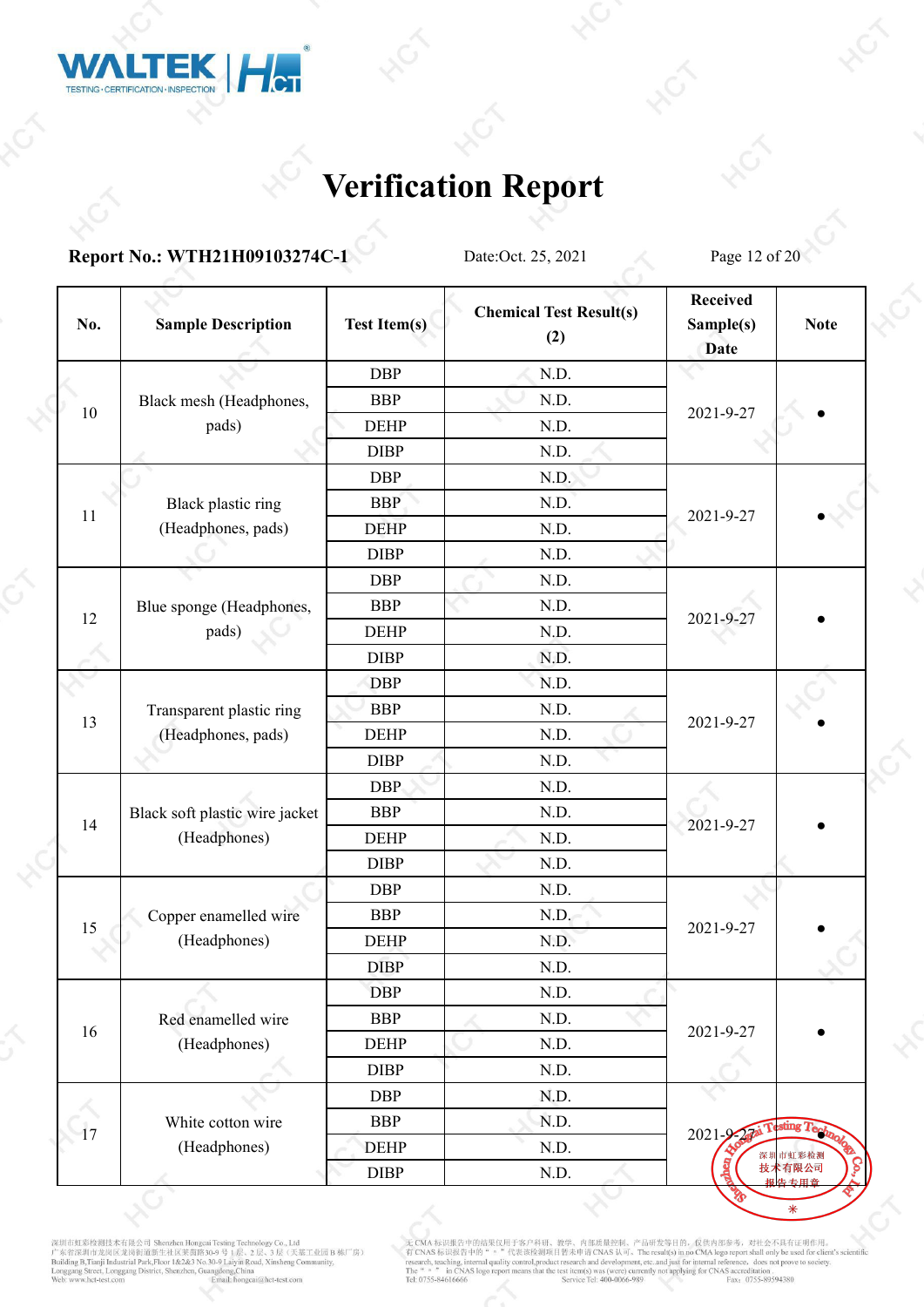

#### **Report No.: WTH21H09103274C-1** Date:Oct. 25, 2021 Page 13 of 20

| No. | <b>Sample Description</b>      | <b>Test Item(s)</b> | <b>Chemical Test Result(s)</b><br>(2) | <b>Received</b><br>Sample(s)<br><b>Date</b> | <b>Note</b>          |
|-----|--------------------------------|---------------------|---------------------------------------|---------------------------------------------|----------------------|
|     |                                | <b>DBP</b>          | N.D.                                  |                                             |                      |
|     | Black plastic shell with       | <b>BBP</b>          | N.D.                                  |                                             |                      |
| 18  | transparent elastic paint      | <b>DEHP</b>         | N.D.                                  | 2021-9-27                                   |                      |
|     | (Headphones, upper shell)      | <b>DIBP</b>         | N.D.                                  |                                             |                      |
|     |                                | <b>DBP</b>          | N.D.                                  |                                             |                      |
|     | Silver metal cover with        | <b>BBP</b>          | N.D.                                  |                                             |                      |
| 19  | black coating (Headphones,     | <b>DEHP</b>         | N.D.                                  | 2021-9-27                                   |                      |
|     | upper shell)                   | <b>DIBP</b>         | N.D.                                  |                                             |                      |
|     |                                | <b>DBP</b>          | N.D.                                  |                                             |                      |
|     | Black plastic interface        | <b>BBP</b>          | N.D.                                  |                                             |                      |
| 20  | (Headphones PCB, MIC,          | <b>DEHP</b>         | N.D.                                  | 2021-9-27                                   |                      |
|     | $etc.$ )                       | <b>DIBP</b>         | N.D.                                  |                                             |                      |
|     |                                | <b>DBP</b>          | N.D.                                  |                                             |                      |
|     | Cream copper clad laminate     | <b>BBP</b>          | N.D.                                  |                                             |                      |
| 23  | with green/white coating       | <b>DEHP</b>         | N.D.                                  | 2021-9-27                                   |                      |
|     | (Headphones)                   | <b>DIBP</b>         | N.D.                                  |                                             |                      |
|     |                                | <b>DBP</b>          | N.D.                                  |                                             |                      |
|     | Black plastic ring             | <b>BBP</b>          | N.D.                                  |                                             |                      |
| 25  | (Headphones, speakers)         | <b>DEHP</b>         | N.D.                                  | 2021-9-27                                   |                      |
|     |                                | <b>DIBP</b>         | N.D.                                  |                                             |                      |
|     |                                | <b>DBP</b>          | N.D.                                  |                                             |                      |
| 26  | White paper circle             | <b>BBP</b>          | N.D.                                  | 2021-9-27                                   |                      |
|     | (Headphones, speakers)         | <b>DEHP</b>         | N.D.                                  |                                             |                      |
|     |                                | <b>DIBP</b>         | N.D.                                  |                                             |                      |
|     |                                | <b>DBP</b>          | N.D.                                  |                                             |                      |
| 31  | Black plastic bracket (Data    | <b>BBP</b>          | N.D.                                  | 2021-9-27                                   |                      |
|     | cable)                         | <b>DEHP</b>         | N.D.                                  |                                             |                      |
|     |                                | <b>DIBP</b>         | N.D.                                  |                                             |                      |
|     |                                | <b>DBP</b>          | N.D.                                  |                                             |                      |
| 32  | Black soft plastic shell (Data | <b>BBP</b>          | N.D.                                  | $2021 - 9 - 200$                            | sting Technology     |
|     | cable)                         | <b>DEHP</b>         | N.D.                                  | 深圳                                          | 市虹彩检测                |
|     |                                | $\rm DIBP$          | N.D.                                  | ĝ                                           | ငွ<br>技术有限公司<br>ちも田さ |

深圳市虹彩检测技术有限公司 Shenzhen Hongeai Testing Technology Co., Ltd<br>广东省深圳市龙岗区龙岗街道新生社区莱茵路30-9 号 1层、2层、3 层 (天基工业园 B 栋厂房)<br>Building B.Tranji Industrial Park,Floor 1&2&3 No.30-9 Laiyan Road, Xinsheng Community,<br>Longgang Stret, Longgang

无 CMA 标识报告中的结果仅用于客户科研、教学、内部质量控制、产品研发等目的, 仅供内部参考, 对社会不具有证明作用。<br>有 CNAS 标识报告中的 " " "代表该检测项目智未申请 CNAS 认可。The result(s) in no CMA logo report shall only be used for client's scientific<br>research, (seehing, internal quality cont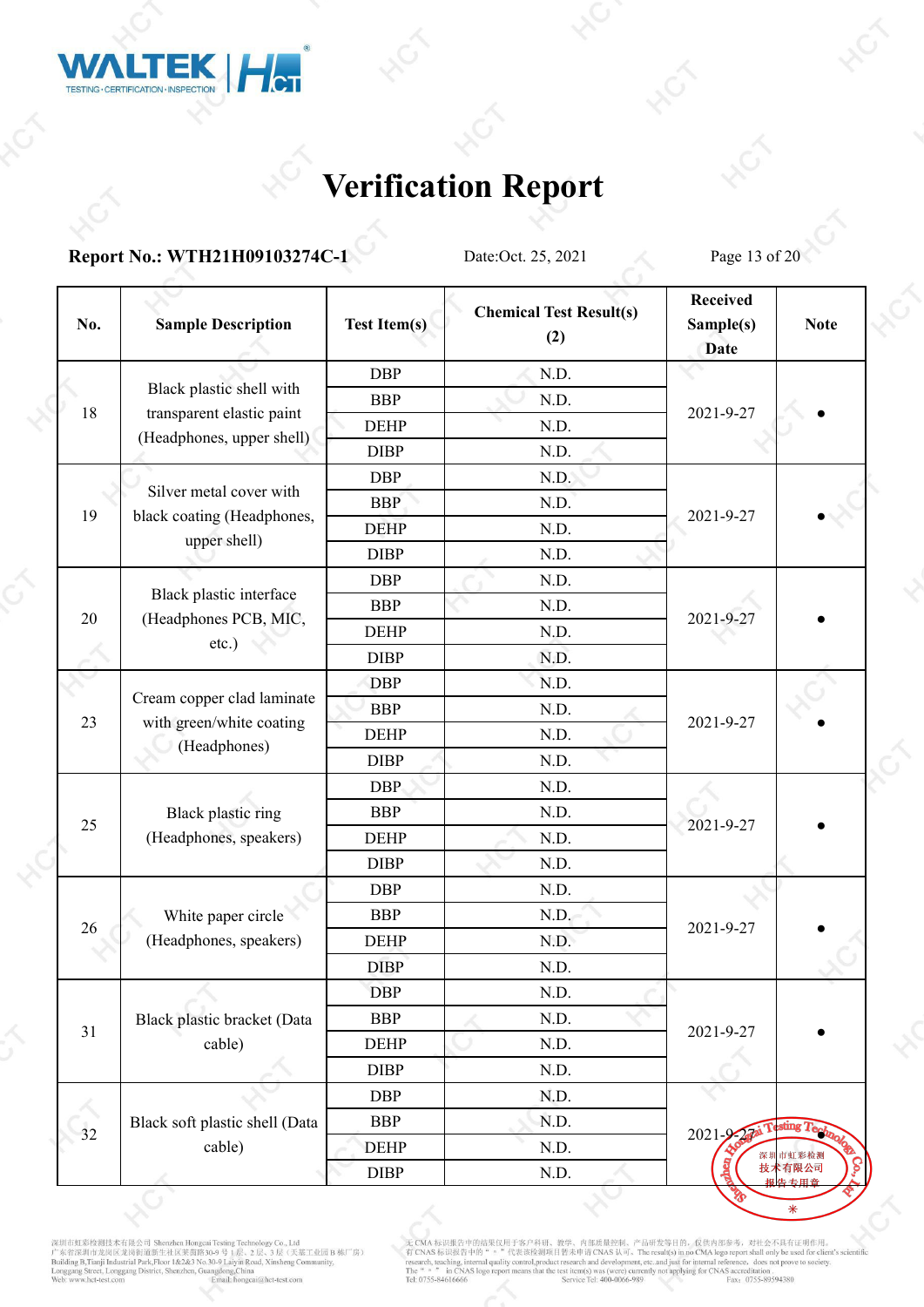

**Report No.: WTH21H09103274C-1** Date:Oct. 25, 2021 Page 14 of 20

| <b>DBP</b><br>N.D.<br>Pink plastic fixed frame<br><b>BBP</b><br>N.D.<br>33<br>2021-9-27<br>(Data cable)<br><b>DEHP</b><br>N.D.<br><b>DIBP</b><br>N.D.<br><b>DBP</b><br>N.D.<br><b>BBP</b><br>N.D.<br>Green plastic fixed frame<br>34<br>2021-9-27<br>(Data cable)<br><b>DEHP</b><br>N.D.<br><b>DIBP</b><br>N.D.<br>N.D.<br><b>DBP</b><br>Transparent soft plastic<br><b>BBP</b><br>N.D.<br>35<br>inner wire jacket (Data<br>2021-9-27<br><b>DEHP</b><br>N.D.<br>cable)<br><b>DIBP</b><br>N.D.<br><b>DBP</b><br>N.D.<br><b>BBP</b><br>N.D.<br>Green enamelled wire (Data<br>36<br>2021-9-27<br>cable)<br><b>DEHP</b><br>N.D.<br><b>DIBP</b><br>N.D.<br><b>DBP</b><br>N.D.<br>Blue enamelled wire (Data<br><b>BBP</b><br>N.D.<br>37<br>2021-9-27<br>cable)<br><b>DEHP</b><br>N.D.<br><b>DIBP</b><br>N.D.<br><b>DBP</b><br>N.D.<br>Black plastic clip (Data<br><b>BBP</b><br>N.D.<br>38<br>2021-9-27<br>cable)<br><b>DEHP</b><br>N.D.<br><b>DIBP</b><br>N.D.<br><b>DBP</b><br>N.D.<br>Black soft plastic sheet<br><b>BBP</b><br>N.D.<br>39<br>2021-9-27<br>(Microphone)<br><b>DEHP</b><br>N.D.<br><b>DIBP</b><br>N.D.<br><b>DBP</b><br>N.D.<br>Silver metal tube with black<br><b>BBP</b><br>N.D.<br>sting Technology<br>$2021 - 9 - 200$<br>40<br>coating (Microphone)<br><b>DEHP</b><br>N.D.<br>市虹彩检测<br>深圳<br>ĝ<br>技术有限公司<br>$\ensuremath{\mathrm{DIBP}}$<br>N.D.<br>与去田首 | No. | <b>Sample Description</b> | <b>Test Item(s)</b> | <b>Chemical Test Result(s)</b><br>(2) | <b>Received</b><br>Sample(s)<br><b>Date</b> | <b>Note</b> |
|---------------------------------------------------------------------------------------------------------------------------------------------------------------------------------------------------------------------------------------------------------------------------------------------------------------------------------------------------------------------------------------------------------------------------------------------------------------------------------------------------------------------------------------------------------------------------------------------------------------------------------------------------------------------------------------------------------------------------------------------------------------------------------------------------------------------------------------------------------------------------------------------------------------------------------------------------------------------------------------------------------------------------------------------------------------------------------------------------------------------------------------------------------------------------------------------------------------------------------------------------------------------------------------------------------------------------------------------------------------------------|-----|---------------------------|---------------------|---------------------------------------|---------------------------------------------|-------------|
|                                                                                                                                                                                                                                                                                                                                                                                                                                                                                                                                                                                                                                                                                                                                                                                                                                                                                                                                                                                                                                                                                                                                                                                                                                                                                                                                                                           |     |                           |                     |                                       |                                             |             |
|                                                                                                                                                                                                                                                                                                                                                                                                                                                                                                                                                                                                                                                                                                                                                                                                                                                                                                                                                                                                                                                                                                                                                                                                                                                                                                                                                                           |     |                           |                     |                                       |                                             |             |
|                                                                                                                                                                                                                                                                                                                                                                                                                                                                                                                                                                                                                                                                                                                                                                                                                                                                                                                                                                                                                                                                                                                                                                                                                                                                                                                                                                           |     |                           |                     |                                       |                                             |             |
|                                                                                                                                                                                                                                                                                                                                                                                                                                                                                                                                                                                                                                                                                                                                                                                                                                                                                                                                                                                                                                                                                                                                                                                                                                                                                                                                                                           |     |                           |                     |                                       |                                             |             |
|                                                                                                                                                                                                                                                                                                                                                                                                                                                                                                                                                                                                                                                                                                                                                                                                                                                                                                                                                                                                                                                                                                                                                                                                                                                                                                                                                                           |     |                           |                     |                                       |                                             |             |
|                                                                                                                                                                                                                                                                                                                                                                                                                                                                                                                                                                                                                                                                                                                                                                                                                                                                                                                                                                                                                                                                                                                                                                                                                                                                                                                                                                           |     |                           |                     |                                       |                                             |             |
|                                                                                                                                                                                                                                                                                                                                                                                                                                                                                                                                                                                                                                                                                                                                                                                                                                                                                                                                                                                                                                                                                                                                                                                                                                                                                                                                                                           |     |                           |                     |                                       |                                             |             |
|                                                                                                                                                                                                                                                                                                                                                                                                                                                                                                                                                                                                                                                                                                                                                                                                                                                                                                                                                                                                                                                                                                                                                                                                                                                                                                                                                                           |     |                           |                     |                                       |                                             |             |
|                                                                                                                                                                                                                                                                                                                                                                                                                                                                                                                                                                                                                                                                                                                                                                                                                                                                                                                                                                                                                                                                                                                                                                                                                                                                                                                                                                           |     |                           |                     |                                       |                                             |             |
|                                                                                                                                                                                                                                                                                                                                                                                                                                                                                                                                                                                                                                                                                                                                                                                                                                                                                                                                                                                                                                                                                                                                                                                                                                                                                                                                                                           |     |                           |                     |                                       |                                             |             |
|                                                                                                                                                                                                                                                                                                                                                                                                                                                                                                                                                                                                                                                                                                                                                                                                                                                                                                                                                                                                                                                                                                                                                                                                                                                                                                                                                                           |     |                           |                     |                                       |                                             |             |
|                                                                                                                                                                                                                                                                                                                                                                                                                                                                                                                                                                                                                                                                                                                                                                                                                                                                                                                                                                                                                                                                                                                                                                                                                                                                                                                                                                           |     |                           |                     |                                       |                                             |             |
|                                                                                                                                                                                                                                                                                                                                                                                                                                                                                                                                                                                                                                                                                                                                                                                                                                                                                                                                                                                                                                                                                                                                                                                                                                                                                                                                                                           |     |                           |                     |                                       |                                             |             |
|                                                                                                                                                                                                                                                                                                                                                                                                                                                                                                                                                                                                                                                                                                                                                                                                                                                                                                                                                                                                                                                                                                                                                                                                                                                                                                                                                                           |     |                           |                     |                                       |                                             |             |
|                                                                                                                                                                                                                                                                                                                                                                                                                                                                                                                                                                                                                                                                                                                                                                                                                                                                                                                                                                                                                                                                                                                                                                                                                                                                                                                                                                           |     |                           |                     |                                       |                                             |             |
|                                                                                                                                                                                                                                                                                                                                                                                                                                                                                                                                                                                                                                                                                                                                                                                                                                                                                                                                                                                                                                                                                                                                                                                                                                                                                                                                                                           |     |                           |                     |                                       |                                             |             |
|                                                                                                                                                                                                                                                                                                                                                                                                                                                                                                                                                                                                                                                                                                                                                                                                                                                                                                                                                                                                                                                                                                                                                                                                                                                                                                                                                                           |     |                           |                     |                                       |                                             |             |
|                                                                                                                                                                                                                                                                                                                                                                                                                                                                                                                                                                                                                                                                                                                                                                                                                                                                                                                                                                                                                                                                                                                                                                                                                                                                                                                                                                           |     |                           |                     |                                       |                                             |             |
|                                                                                                                                                                                                                                                                                                                                                                                                                                                                                                                                                                                                                                                                                                                                                                                                                                                                                                                                                                                                                                                                                                                                                                                                                                                                                                                                                                           |     |                           |                     |                                       |                                             |             |
|                                                                                                                                                                                                                                                                                                                                                                                                                                                                                                                                                                                                                                                                                                                                                                                                                                                                                                                                                                                                                                                                                                                                                                                                                                                                                                                                                                           |     |                           |                     |                                       |                                             |             |
|                                                                                                                                                                                                                                                                                                                                                                                                                                                                                                                                                                                                                                                                                                                                                                                                                                                                                                                                                                                                                                                                                                                                                                                                                                                                                                                                                                           |     |                           |                     |                                       |                                             |             |
|                                                                                                                                                                                                                                                                                                                                                                                                                                                                                                                                                                                                                                                                                                                                                                                                                                                                                                                                                                                                                                                                                                                                                                                                                                                                                                                                                                           |     |                           |                     |                                       |                                             |             |
|                                                                                                                                                                                                                                                                                                                                                                                                                                                                                                                                                                                                                                                                                                                                                                                                                                                                                                                                                                                                                                                                                                                                                                                                                                                                                                                                                                           |     |                           |                     |                                       |                                             |             |
|                                                                                                                                                                                                                                                                                                                                                                                                                                                                                                                                                                                                                                                                                                                                                                                                                                                                                                                                                                                                                                                                                                                                                                                                                                                                                                                                                                           |     |                           |                     |                                       |                                             |             |
|                                                                                                                                                                                                                                                                                                                                                                                                                                                                                                                                                                                                                                                                                                                                                                                                                                                                                                                                                                                                                                                                                                                                                                                                                                                                                                                                                                           |     |                           |                     |                                       |                                             |             |
|                                                                                                                                                                                                                                                                                                                                                                                                                                                                                                                                                                                                                                                                                                                                                                                                                                                                                                                                                                                                                                                                                                                                                                                                                                                                                                                                                                           |     |                           |                     |                                       |                                             |             |
|                                                                                                                                                                                                                                                                                                                                                                                                                                                                                                                                                                                                                                                                                                                                                                                                                                                                                                                                                                                                                                                                                                                                                                                                                                                                                                                                                                           |     |                           |                     |                                       |                                             |             |
|                                                                                                                                                                                                                                                                                                                                                                                                                                                                                                                                                                                                                                                                                                                                                                                                                                                                                                                                                                                                                                                                                                                                                                                                                                                                                                                                                                           |     |                           |                     |                                       |                                             |             |
|                                                                                                                                                                                                                                                                                                                                                                                                                                                                                                                                                                                                                                                                                                                                                                                                                                                                                                                                                                                                                                                                                                                                                                                                                                                                                                                                                                           |     |                           |                     |                                       |                                             |             |
|                                                                                                                                                                                                                                                                                                                                                                                                                                                                                                                                                                                                                                                                                                                                                                                                                                                                                                                                                                                                                                                                                                                                                                                                                                                                                                                                                                           |     |                           |                     |                                       |                                             |             |
|                                                                                                                                                                                                                                                                                                                                                                                                                                                                                                                                                                                                                                                                                                                                                                                                                                                                                                                                                                                                                                                                                                                                                                                                                                                                                                                                                                           |     |                           |                     |                                       |                                             |             |
|                                                                                                                                                                                                                                                                                                                                                                                                                                                                                                                                                                                                                                                                                                                                                                                                                                                                                                                                                                                                                                                                                                                                                                                                                                                                                                                                                                           |     |                           |                     |                                       |                                             | ငွ          |

深圳市虹彩检测技术有限公司 Shenzhen Hongeai Testing Technology Co., Ltd<br>广东省深圳市龙岗区龙岗街道新生社区莱茵路30-9 号 1层、2层、3 层 (天基工业园 B 栋厂房)<br>Building B.Tranji Industrial Park,Floor 1&2&3 No.30-9 Laiyan Road, Xinsheng Community,<br>Longgang Stret, Longgang

无 CMA 标识报告中的结果仅用于客户科研、教学、内部质量控制、产品研发等目的, 仅供内部参考, 对社会不具有证明作用。<br>有 CNAS 标识报告中的 " " "代表该检测项目智未申请 CNAS 认可。The result(s) in no CMA logo report shall only be used for client's scientific<br>research, (seehing, internal quality cont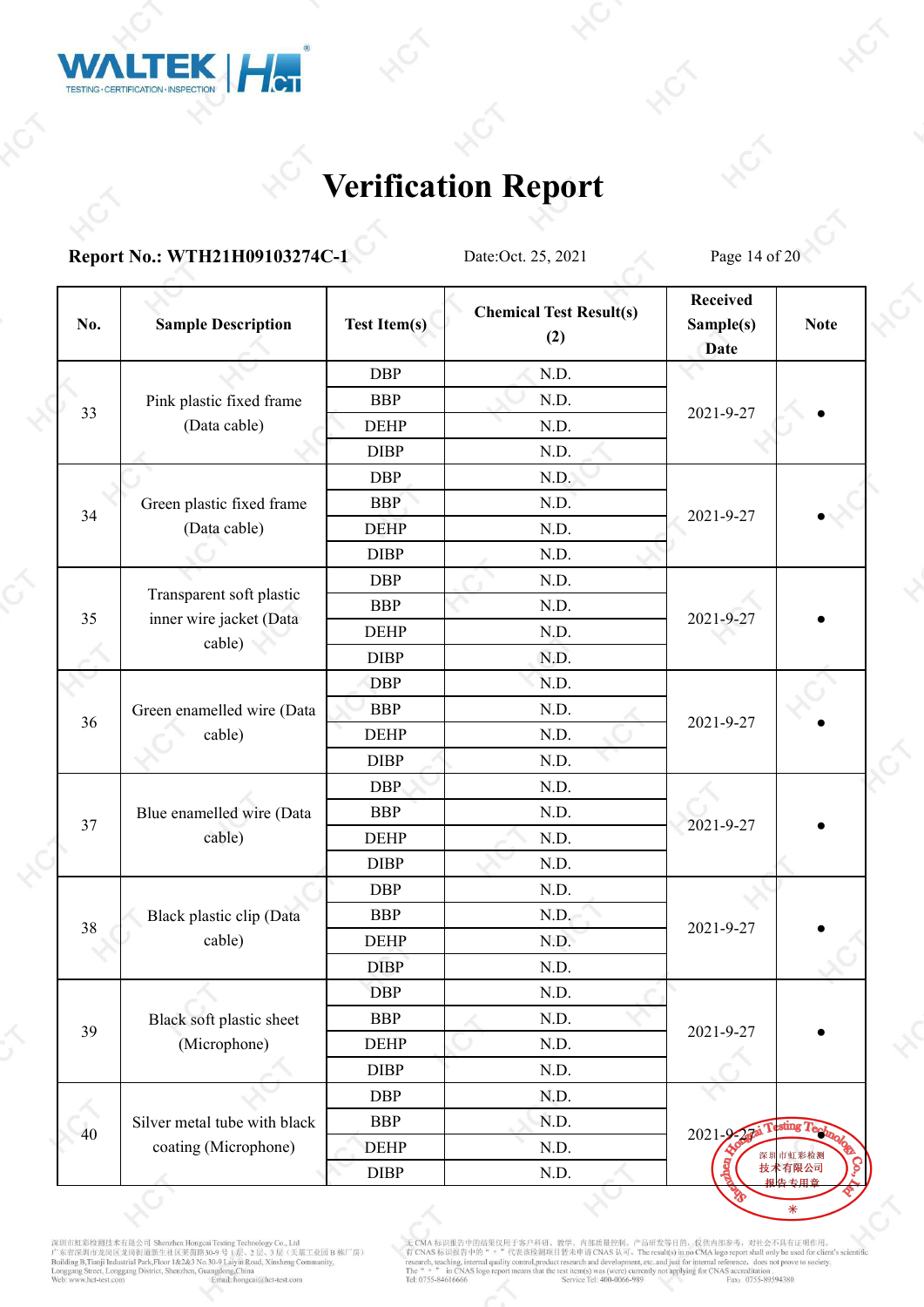

**Report No.: WTH21H09103274C-1** Date:Oct. 25, 2021 Page 15 of 20

| No. | <b>Sample Description</b>                                              | <b>Test Item(s)</b> | <b>Chemical Test Result(s)</b><br>(2) | <b>Received</b><br>Sample(s)<br><b>Date</b> | <b>Note</b> |  |
|-----|------------------------------------------------------------------------|---------------------|---------------------------------------|---------------------------------------------|-------------|--|
| 41  | Black plastic shell with<br>transparent elastic paint<br>(Microphone)  | <b>DBP</b>          | N.D.                                  |                                             |             |  |
|     |                                                                        | <b>BBP</b>          | N.D.                                  |                                             |             |  |
|     |                                                                        | <b>DEHP</b>         | N.D.                                  | 2021-9-27                                   |             |  |
|     |                                                                        | <b>DIBP</b>         | N.D.                                  |                                             |             |  |
| 42  | Black plastic shell<br>(Controller)                                    | <b>DBP</b>          | N.D.                                  |                                             |             |  |
|     |                                                                        | <b>BBP</b>          | N.D.                                  |                                             |             |  |
|     |                                                                        | <b>DEHP</b>         | N.D.                                  | 2021-9-27                                   |             |  |
|     |                                                                        | <b>DIBP</b>         | N.D.                                  |                                             |             |  |
| 43  | Black plastic ring<br>(Controller)                                     | <b>DBP</b>          | N.D.                                  |                                             |             |  |
|     |                                                                        | <b>BBP</b>          | N.D.                                  |                                             |             |  |
|     |                                                                        | <b>DEHP</b>         | N.D.                                  | 2021-9-27                                   |             |  |
|     |                                                                        | <b>DIBP</b>         | N.D.                                  |                                             |             |  |
| 45  | Cream copper clad laminate<br>with green/white coating<br>(Controller) | <b>DBP</b>          | N.D.                                  |                                             |             |  |
|     |                                                                        | <b>BBP</b>          | N.D.                                  |                                             |             |  |
|     |                                                                        | <b>DEHP</b>         | N.D.                                  | 2021-9-27                                   |             |  |
|     |                                                                        | <b>DIBP</b>         | N.D.                                  |                                             |             |  |

**Note:**

●=Actual tested sample

As specified by client, only test the designated sample.

For specimen  $1~2$ ,  $18~19$ ,  $23$ ,  $40~41$ ,  $45$ . The specimen is tested as a whole (part) which according to the applicant's request.The result(s) shown on this report may be different from the content of any homogeneous material. According to the declaration from the client, Lead(Pb) in specimen(s) (Substrate) is(are) exempted by EU RoHS Directive 2011/65/EU and its amendment Directive EU 2015/863 base on:

 $\delta$ <sup>6</sup>(c) Copper alloy containing up to 4 % lead by weight.



深圳市虹彩检测技术有限公司 Shenzhen Hong 元<br>天基工业园 B 栋厂房) 东省深圳市龙岗区龙岗街道新生社区莱茵路30-9号 B, Tianji Industrial Park, Floor 1&2&3 No.30-9 Laivin R i@hct-test.com

无 CMA 标识报告中的结果仅用 部质量控制。 产品研发等目的, 仅供内部参考, 对社会不具有证明作用。 代表该检测项目暂未申请 CNAS 认可。The result(s) in no CMA logo report shall only be used for client's scientific 有 CNAS 标识报告中的 exercise exercise in the results) in no Civita togo report shart only be used to chemicarch and development, etc. and just for internal reference, does not prove to society. arch, teaching, oductri The "  $\frac{1}{n}$  " in CN<sub>2</sub><br>Tel: 0755-84616666  $\sigma$  for CNAS a e Tel: 400-006 Fax: 0755-89594380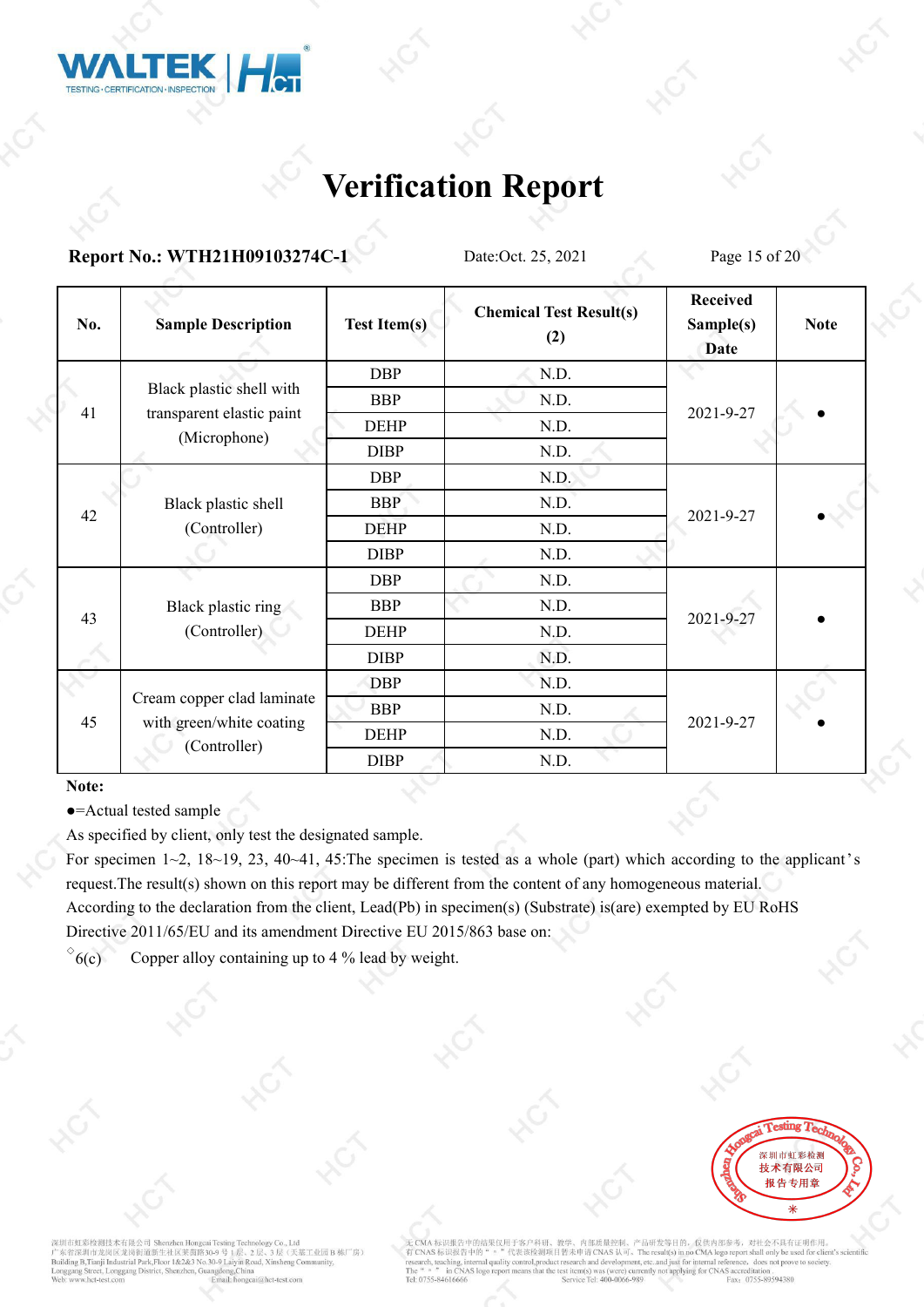

#### **Report No.: WTH21H09103274C-1** Date:Oct. 25, 2021 Page 16 of 20

#### **Remark:**

(1)ED-XRF test

(a) For the restricted substances PBBs/PBDEs, the ED-XRF results show the total Br content; for the restricted substance Cr(VI), the ED-XRF results show the total Cr content.

(b) Results were obtained by ED-XRF for primary screening, and further chemical testing are recommended to be performed, if the concentration exceeds the below warning value according to IEC 62321-3-1:2013.

|          |                                  |                                  | Unit: $mg/kg$                  |
|----------|----------------------------------|----------------------------------|--------------------------------|
| Elements | Polymers                         | Metals                           | Composite material             |
| Pb       | $BL \le 100 < X < 1200 \le OL$   | $BL \leq 100 < X < 1200 \leq OL$ | $BL \le 80 < X < 1300 \le OL$  |
| Cd       | $BL \leq 30 < X < 120 \leq OL$   | $BL \leq 30 < X < 120 < OL$      | $BL \leq 30 < X < 120 \leq OL$ |
| Hg       | $BL \leq 100 < X < 1200 \leq OL$ | $BL \le 100 < X < 1200 \le OL$   | $BL \le 80 < X < 1300 \le OL$  |
| Cr       | $BL \leq 200 \leq X$             | $BL \leq 200 \leq X$             | $BL \leq 150 < X$              |
| Br       | $BL \leq 200 \leq X$             | ---                              | $BL \leq 200 < X$              |

(c) BL=Below Limit by ED-XRF analysis, OL=Over Limit by ED-XRF analysis,

 $IN=Inconclusive, --- = Not regulated, X=need further chemical analysis$ 

(d) For composite material,the ED-XRF results may be different to the actual content in the sample.

(2)Chemical test and regulatory limits

| Test Items     |        | <b>Test Method</b>         | <b>Test Equipment</b> | <b>MDL</b>             | Limit(by weight in<br>homogeneous materials) |  |
|----------------|--------|----------------------------|-----------------------|------------------------|----------------------------------------------|--|
| Pb             |        | IEC 62321-5:2013           | <b>ICP-OES/AAS</b>    | 2mg/kg                 | $1000$ mg/ $kg$                              |  |
| C <sub>d</sub> |        | IEC 62321-5:2013           | <b>ICP-OES/AAS</b>    | 2mg/kg                 | $100$ mg/ $kg$                               |  |
| Hg             |        | IEC 62321-4:2013+AMD1:2017 | <b>ICP-OES</b>        | 2mg/kg                 | $1000$ mg/ $kg$                              |  |
| Cr(VI)         | Metal  | IEC 62321-7-1:2015         | UV-VIS                | $0.10\mu\text{g/cm}^2$ |                                              |  |
|                | Others | IEC 62321-7-2:2017         | UV-VIS                | 8mg/kg                 | $1000$ mg/ $kg$                              |  |
| <b>PBBs</b>    |        | IEC 62321-6:2015           | GC-MS                 | 5mg/kg(Each)           | $1000$ mg/ $kg(Sum)$                         |  |
| <b>PBDEs</b>   |        | IEC 62321-6:2015           | GC-MS                 | 5mg/kg(Each)           | $1000$ mg/kg(Sum)                            |  |
| DBP            |        | IEC 62321-8:2017           | GC-MS                 | 30mg/kg                | $1000$ mg/ $kg$                              |  |
| <b>BBP</b>     |        | IEC 62321-8:2017           | GC-MS                 | 30mg/kg                | $1000$ mg/ $kg$                              |  |
| <b>DEHP</b>    |        | IEC 62321-8:2017           | GC-MS                 | 30mg/kg                | $1000$ mg/ $kg$                              |  |
| <b>DIBP</b>    |        | IEC 62321-8:2017           | GC-MS                 | 30mg/kg                | $1000$ mg/ $kg$                              |  |



深圳市虹彩检测技术有限公司 Shenzhen Hon 天基工业园 B 栋厂房) 东省深圳市龙岗区龙岗街道新生社区莱茵路30-9号 B.Tianii Industrial Park Floor 1&2&3 No.30-9 Laivin R i@het\_teet.com

E CMA 标识报告中的 品研发等目的, 仅供内部参考, 对社会不具有证明作用 代表该检测项目暂未申请 CNAS 认可。The result(s) in no CMA logo report shall only be used for client's scientific CNAS 标识报告中的 arch and develop al reference, does not prove to society. achino vduet n ent, etc., and just for intern Tel: 0755-8461666 Fax: 0755-89594380 Tel: 400-006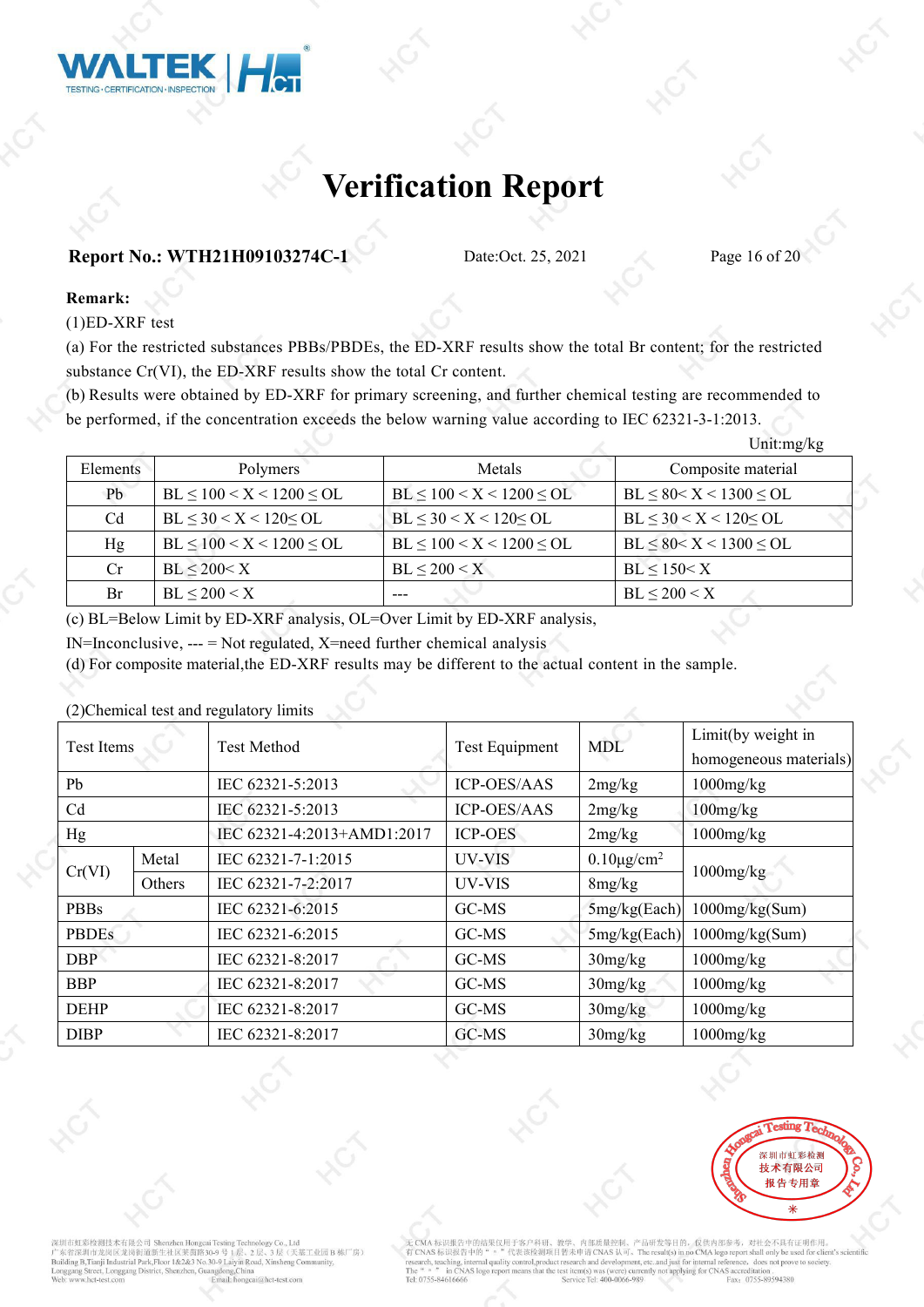

#### **Report No.: WTH21H09103274C-1** Date:Oct. 25, 2021 Page 17 of 20

(a) Unit of Chemical test result:  $Cr(VI)$  of metal: $\mu g/cm^2$ , Other:mg/kg;

μg/cm<sup>2</sup> (microgram per square centimeter)

1mg/kg=1ppm=0.0001%, mg/kg (milligram per kilogram) = ppm (parts per million)

- N.D.=not detected (less than method detection limit),
- MDL=Method Detection Limit, --- =Not Conducted
- (b) For corrosion-protected coatings on metals
	- a. The sample is positive for Cr(VI) if the Cr(VI) concentration is greater than  $0.13\mu\text{g/cm}^2$ . The sample coating is considered to contain Cr(VI);

b. The sample is negative for Cr(VI) if Cr(VI) is N.D. (concentration less than  $0.10\mu\text{g/cm}^2$ ). The coating is considered a non-Cr(VI) based coating;

c. The result between  $0.10 \mu$ g/cm<sup>2</sup> and  $0.13 \mu$ g/cm<sup>2</sup> is considered to be inconclusive -unavoidable coating variations may influence the determination;

Information on storage conditions and production date of the tested sample is unavailable and thus Cr(VI) results represent status of the sample at the time of testing.

(3) Screening and chemical tests were performed for the samples indicated by the photo in this report.



### **The photo of the sample**





市虹彩检测技术有限公司 Shenzhen Hongo 省深圳市龙岗区龙岗街道新生社区莱茵路30-9号 天基工业园 B 栋厂房) B.Tianii Industrial Park.Floor 1&2&3 No.30-9 Laivin Ro

品研发等目的, 仅供内部参考, 对社会不具有证明作用 CNAS 标识报告中的 代表该检测项目暂未申请 CNAS 认可。The result(s) in no CMA logo report shall only be us does not prove to society. earch and develop nt, etc., and just for inter Tel: 0755-8461666 Fax: 0755-89594380  $e$  Tel:  $400.006$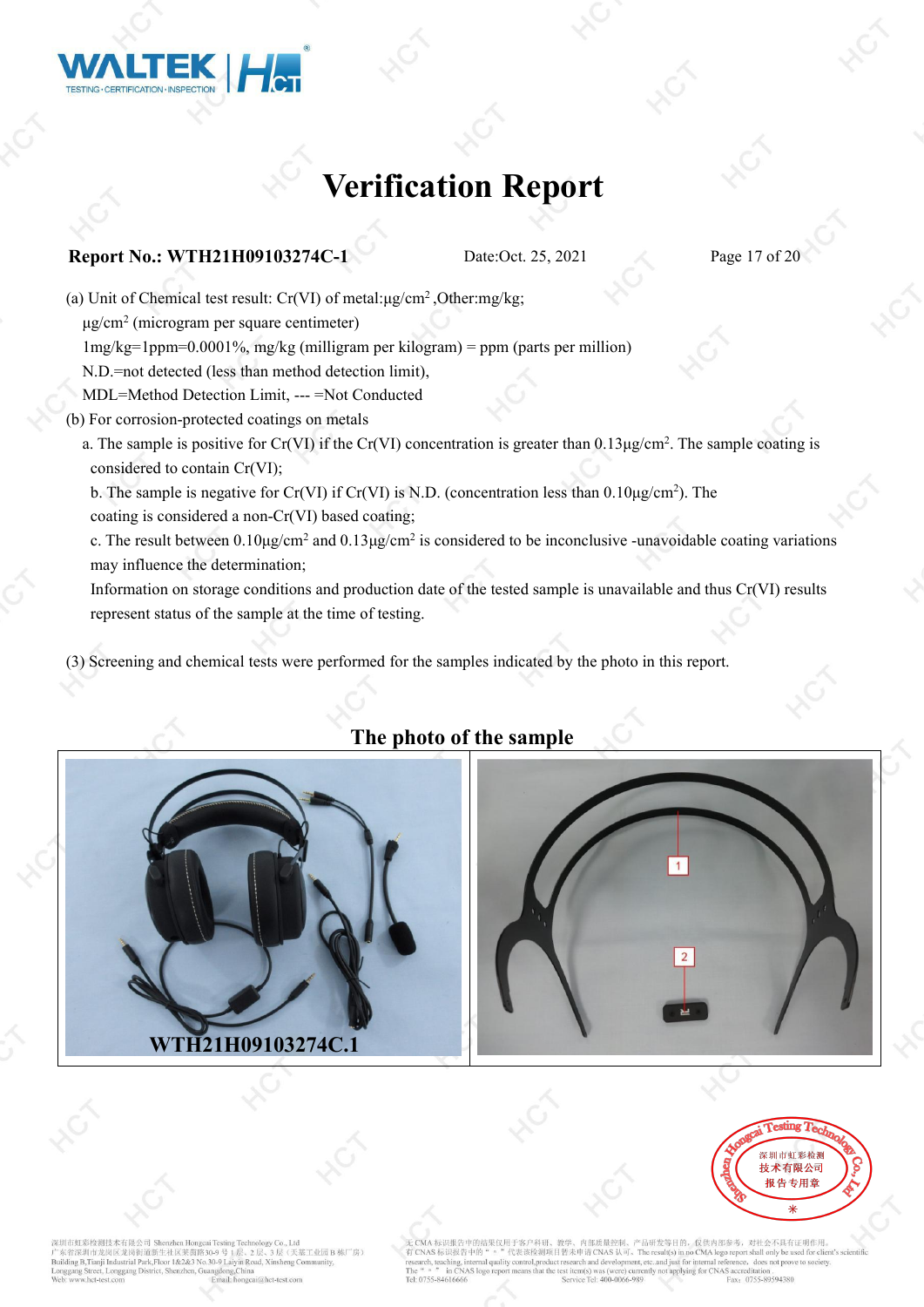

**Report No.: WTH21H09103274C-1** Date:Oct. 25, 2021 Page 18 of 20



深圳市虹彩检测技术有限公司 Shenzhen Hongcai Testing Technology Co., Ltd<br>
广东省深圳市龙岗区龙岗街道新生社区莱茵路30-9 号 1 层、2 层、3 层(天基工业园 B 栋厂房)<br>
Building B.Tranji Industrial Park,Floor 1&2&3 No.30-9 Laiyin Road, Xinsheng Community,<br>
Longgang Street, Lon

无 CMA 标识报告中的结果仅用于客户科研、教学、内部质量控制、产品研发等目的, 仅供内部参考, 对社会不具有证明作用,<br>有 CNAS 标识报告中的 " " "代表该检测项目暂未申请 CNAS 认可。The result(s) in no CMA logo report shall only be used for client's scientific<br>research, teaching internal paiding contr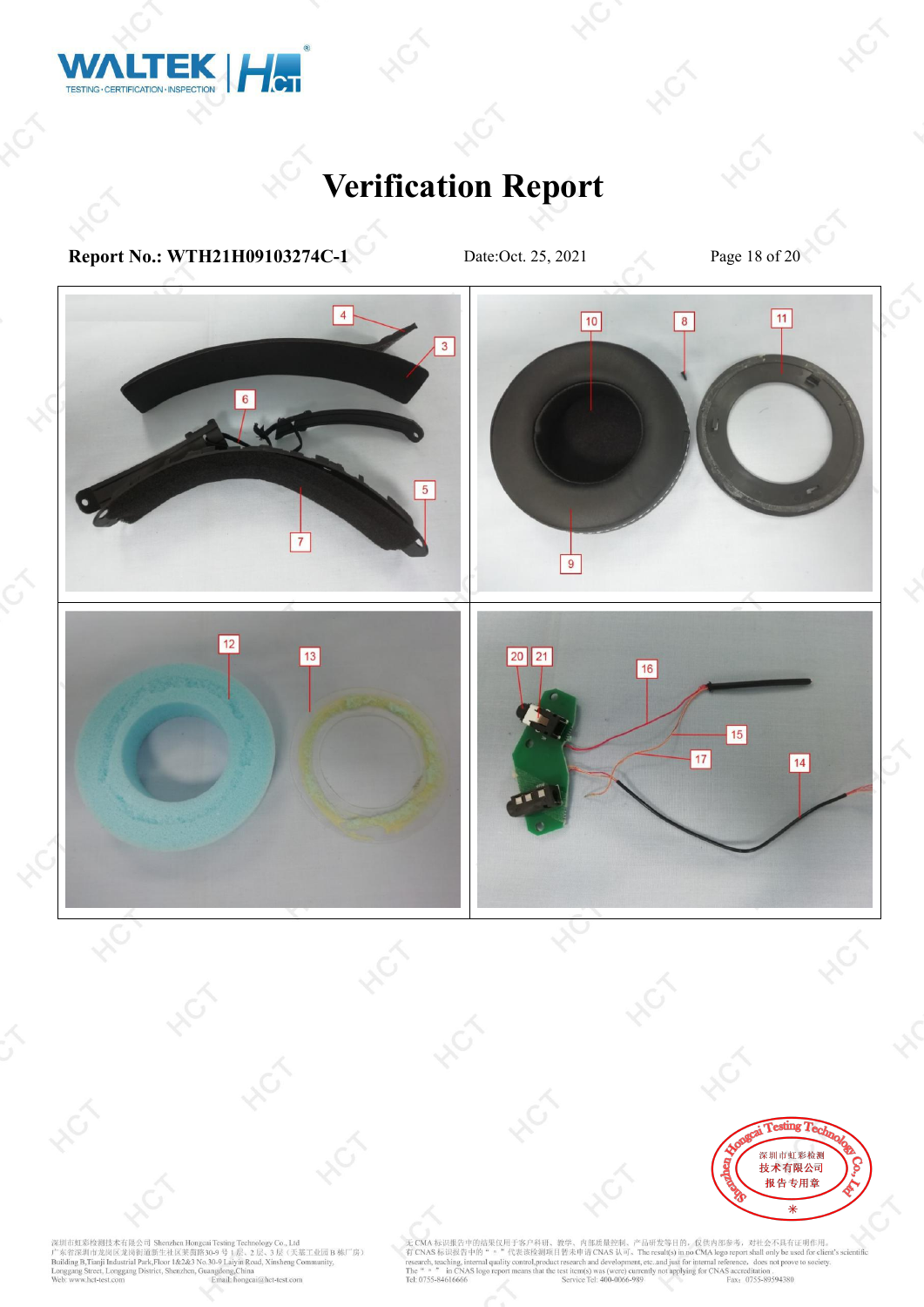

**Report No.: WTH21H09103274C-1** Date:Oct. 25, 2021 Page 19 of 20



深圳市虹彩检测技术有限公司 Shenzhen Hongcai Testing Technology Co., Ltd<br>
广东省深圳市龙岗区龙岗街道新生社区莱茵路30-9 号 1 层、2 层、3 层(天基工业园 B 栋厂房)<br>
Building B.Tranji Industrial Park,Floor 1&2&3 No.30-9 Laiyin Road, Xinsheng Community,<br>
Longgang Street, Lon

无 CMA 标识报告中的结果仅用于客户科研、教学、内部质量控制、产品研发等目的, 仅供内部参考, 对社会不具有证明作用,<br>有 CNAS 标识报告中的 " " "代表该检测项目暂未申请 CNAS 认可。The result(s) in no CMA logo report shall only be used for client's scientific<br>research, teaching internal paiding contr